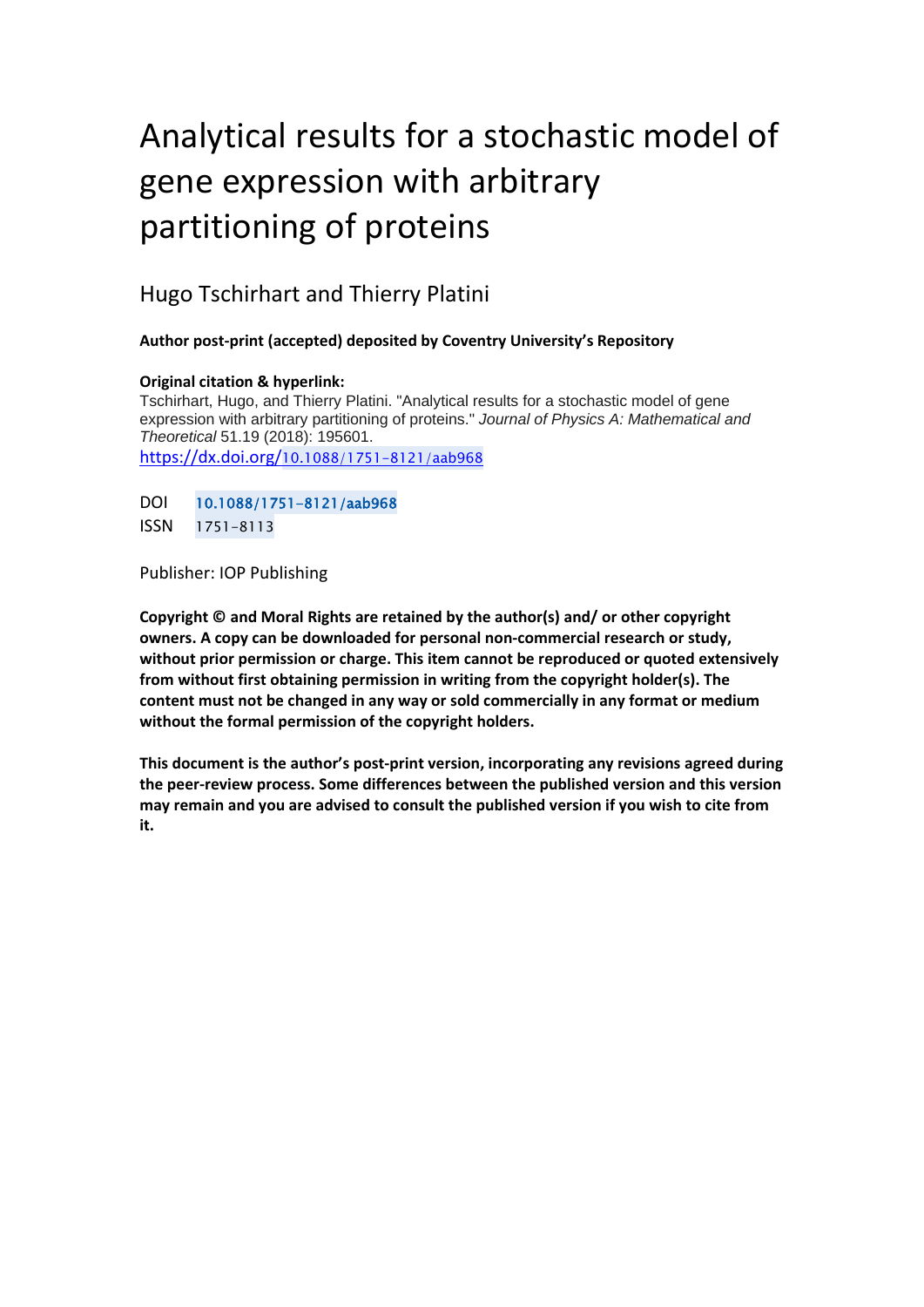# Analytical results for a stochastic model of gene expression with arbitrary partitioning of proteins

Hugo Tschirhart<sup>1,2,3</sup> & Thierry Platini<sup>4</sup>

<sup>1</sup> University of Luxembourg, Physics and Materials Science Research Unit, Avenue de la Fa¨ıencerie 162a, L-1511 Luxembourg, Luxembourg <sup>2</sup> Groupe de Physique Statistique, Institut Jean Lamour (CNRS UMR 7198),

Université de Lorraine Nancy, B.P. 70239, F54506 Vandoeuvre-lès-Nancy Cedex, France,

<sup>3</sup> Doctoral College for the Statistical Physics of Complex Systems, Leipzig-Lorraine-Lviv-Coventry (**L** 4 )

<sup>4</sup> Applied Mathematics Research Center, Coventry University, Coventry, CV1 5FB, England,

E-mail: thierry.platini@coventry.ac.uk

Abstract. In biophysics, the search for analytical solutions of stochastic models of cellular processes is often a challenging task. In recent work on models of gene expression, it was shown that a mapping based on partitioning of Poisson arrivals (PPA-mapping) can lead to exact solutions for previously unsolved problems. While the approach can be used in general when the model involves Poisson processes corresponding to creation or degradation, current applications of the method and new results derived using it have been limited to date. In this paper, we present the exact solution of a variation of the two-stage model of gene expression (with time dependent transition rates) describing the arbitrary partitioning of proteins. The methodology proposed makes full use of the the PPA-mapping by transforming the original problem into a new process describing the evolution of three biological switches. Based on a succession of transformations, the method leads to a hierarchy of reduced models. We give an integral expression of the time dependent generating function as well as explicit results for the mean, variance, and correlation function. Finally, we discuss how results for time dependent parameters can be extended to the three-stage model and used to make inferences about models with parameter fluctuations induced by hidden stochastic variables.

PACS numbers: 87.10.Ca, 87.10.Mn, 87.18.Cf, 87.18.Tt

#### 1. Introduction

Gene expression is the biological process by which information from a gene is used to synthesize RNA macromolecules and proteins. With a few exceptions, until the 1990s, this process was commonly understood from "a deterministic viewpoint" [\[1,](#page-28-0) [2\]](#page-28-1). Since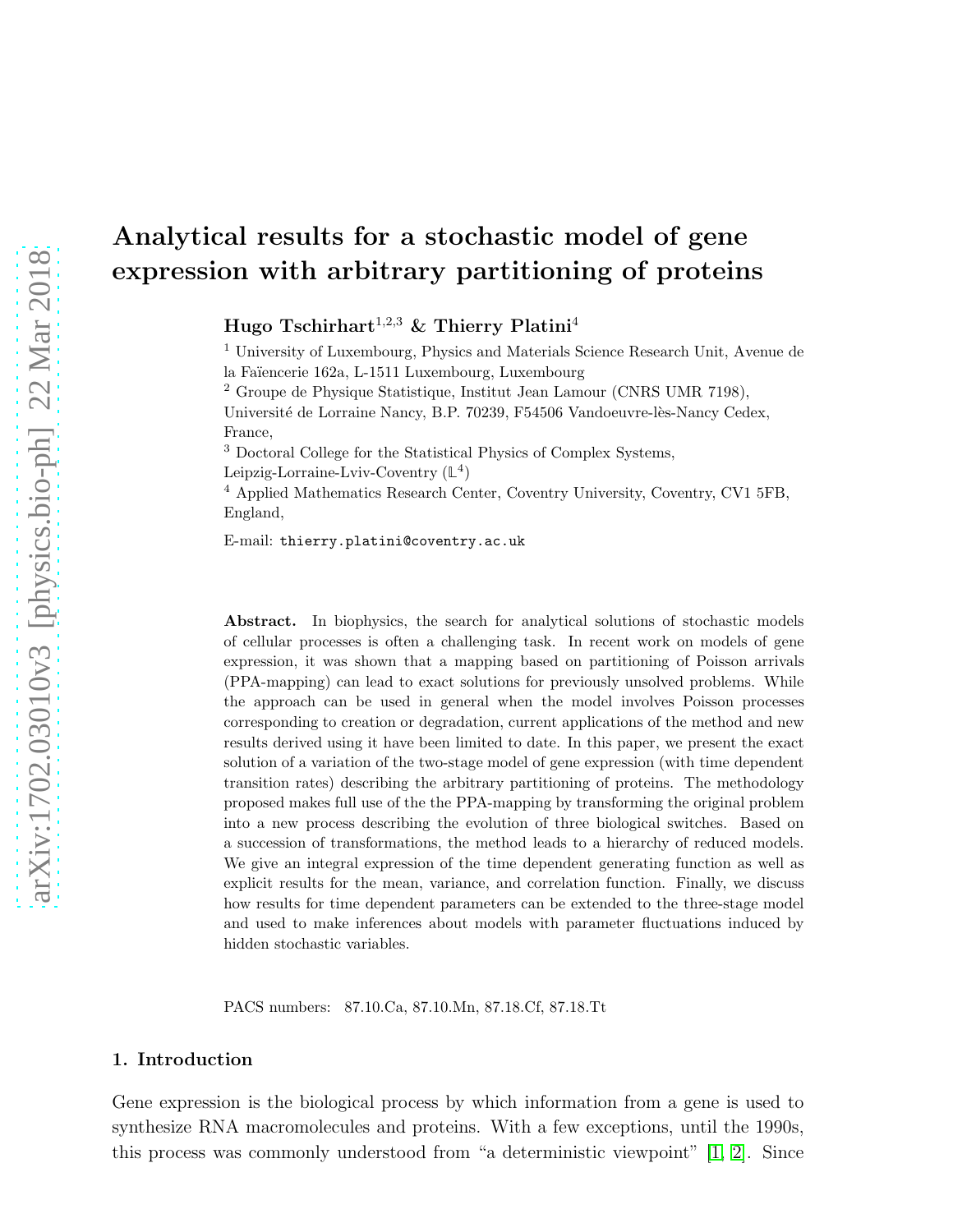then, the combination of experimental and theoretical approaches has clarified that gene expression is often stochastic in nature (see  $[3, 4, 5, 6, 7]$  $[3, 4, 5, 6, 7]$  $[3, 4, 5, 6, 7]$  $[3, 4, 5, 6, 7]$  $[3, 4, 5, 6, 7]$  for review articles). The effect of fluctuations (noise) is usually limited when we are dealing with large numbers of molecules [\[8\]](#page-28-7). In cells however, wherein genes and mRNAs are often present in low numbers, stochasticity has an important role on cellular functions. The importance of fluctuations [\[9,](#page-28-8) [10,](#page-28-9) [11,](#page-28-10) [12,](#page-28-11) [13,](#page-28-12) [14,](#page-28-13) [15\]](#page-28-14) can be illustrated by the observation that, amongst a genetically identical population in a homogenous environment, cell-to-cell variations in gene expression can result in phenotypic heterogeneity.

There exists various mechanisms, some more complex than others, allowing cells to tame and exploit randomness [\[16\]](#page-28-15). In order to unveil those processes, research efforts are directed on both experimental [\[17,](#page-28-16) [18,](#page-29-0) [19,](#page-29-1) [20\]](#page-29-2) and theoretical fronts [\[21,](#page-29-3) [22,](#page-29-4) [23,](#page-29-5) [24,](#page-29-6) [25,](#page-29-7) [26,](#page-29-8) [27,](#page-29-9) [28,](#page-29-10) [29\]](#page-29-11). Collaborations between biologists, physicists and mathematicians aim to reveal the conditions under which transcriptional noise may, or may not, cascade to affect downstream genetic products.

The two stage and three stage models [\[30,](#page-29-12) [31,](#page-29-13) [32,](#page-29-14) [33,](#page-29-15) [34\]](#page-29-16) give a minimalist description of the simplest yet non-trivial biological processes leading to gene expression. The two-stage model includes only transcription and translation processes, while the three-stage model also incorporates free and repressed states of the DNA promoter region. Analytical techniques and results [\[35,](#page-29-17) [36,](#page-29-18) [37\]](#page-29-19) for the previously mentioned processes are the cornerstone for further theoretical developments. These models are the elementary bricks allowing for the construction of more complex reaction networks including non-exponential waiting times, transcriptional burst, feedback loops *et cetera* [\[38,](#page-29-20) [39,](#page-29-21) [40,](#page-29-22) [41,](#page-29-23) [42\]](#page-29-24). Even when it is possible to derive the exact mean and variance of protein and mRNA numbers, obtaining an exact closed-form expression for the generating function is often a challenging problem. The two-stage model is a perfect example. It has been the subject of numerous studies since the paper of Thattai and Oudenaarden [\[40\]](#page-29-22) in 2001. The model presents linear propensities so that all moments can be derived exactly. Such problems (like the one considered in this paper) are said to be "exactly solvable". Nevertheless, the exact generating function for the two stage model [\[37\]](#page-29-19) was obtained only after ten years of extensive theoretical and experimental studies.

The search for exact solutions is often challenging because a small variation of a model's definition can make analytical results unattainable. Typically methods aiming for a full characterisation of a given process (beyond results for the mean and variance), focus on the master equation approach and its partner equation for the generating function. Once the generating function is obtained, all moments are in principle known: given by successive derivatives. This approach can provide insights into different limiting cases and into the behaviour of the distribution in different regions of parameter space. It is important to mention that analytical results (for the probability distribution) have been obtained for a class of models such as monomolecular reactions systems [\[61\]](#page-30-0) or deficiency zero networks [\[62,](#page-30-1) [63\]](#page-30-2). Unfortunately, once outside these classes there exists no systematic analytical recipe applicable independently of a model's structure.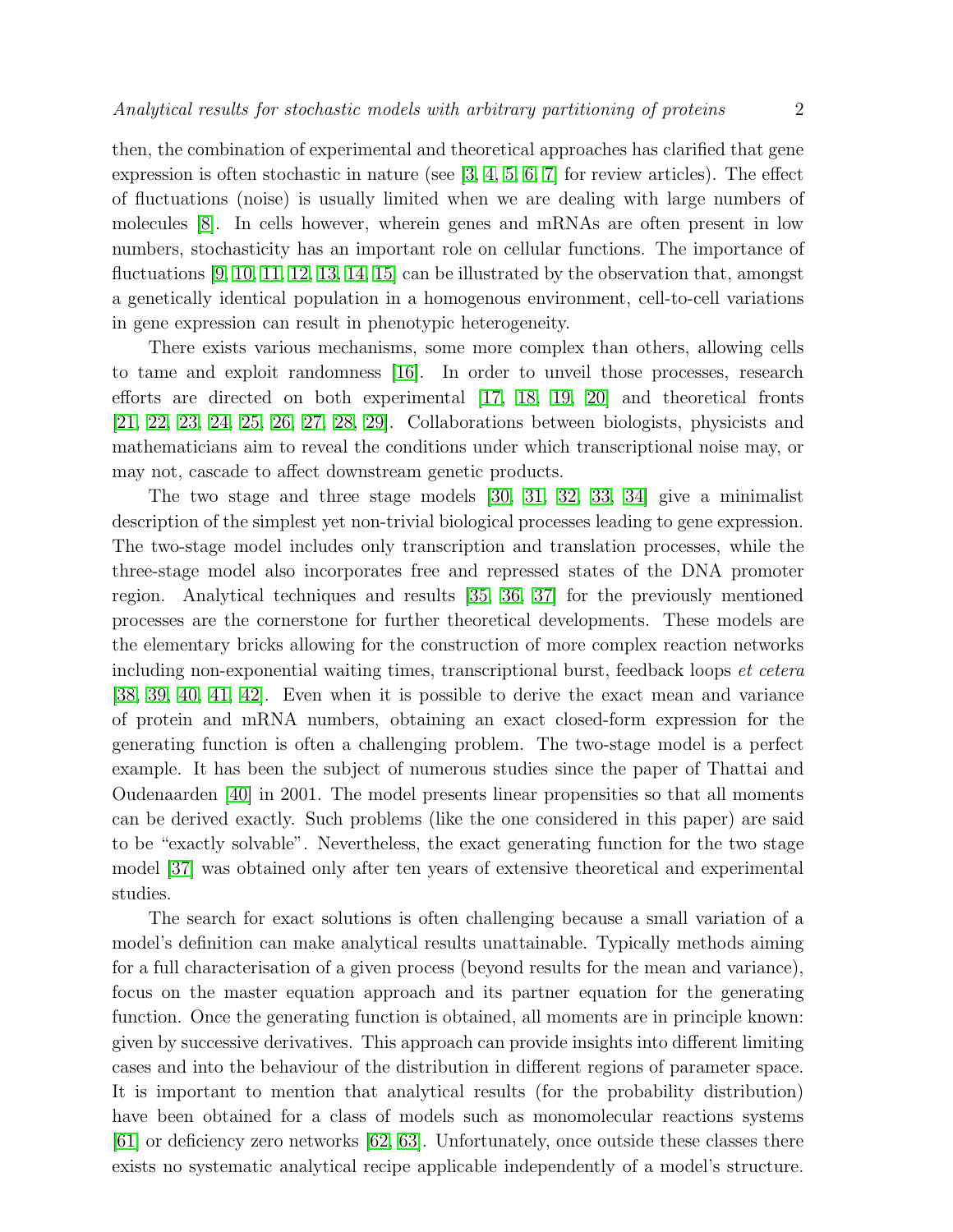Research efforts are naturally turning towards numerical simulations which though powerful "bring no intuition into the underlying [...] interactions" [\[40\]](#page-29-22). To reach a better understanding one needs to investigate the joint distribution of mRNA and proteins, as well as temporal data, beyond the two-time autocorrelation function. As research progresses, emphasis is given to real time measurements with the hope to "expose the true cell dynamics buried in the average" [\[23\]](#page-29-5). Nowadays experimental advances allow for the count of individual molecules over time [\[43,](#page-29-25) [44,](#page-30-3) [45,](#page-30-4) [46\]](#page-30-5) highlighting the need for both time-dependent and steady-state theoretical results .

In recent work, the partitioning of Poisson arrivals [\[47\]](#page-30-6) was invoked to map Poisson processes to simple biological switches. This method is based on the separation of creation events (mRNA creation or protein creation) into independent groups. When applicable, this procedure leads to a mapping between creation/degradation process and a simple two-states biological switch. Applied to the two-stage model, this method led to the time dependent protein distributions [\[47\]](#page-30-6) using already known results [\[21,](#page-29-3) [18,](#page-29-0) [36\]](#page-29-18) for mRNA distributions in models with promoter-based regulation. The PPA-mapping needs, however, to be applied with care. It is important to warn the reader that, in a given model, not all creation/degradation process can be mapped onto a biological switch. For the PPA-mapping to apply, one needs to be able to partition a given creation event into independent processes. And for a given model, this will depend on upstream regulation of the creation/degradation process under consideration. This restriction is strong and appears as a serious limitation of the mapping applicability. We therefore need a more systematic way to use the PPA-mapping. As it is, the PPA mapping, can only be applied on models presenting a mixture of zero and first order reactions. It is unclear as if and how this method can be used or adapted to study models in the presence of feedback. In the simplest model describing bursty mRNA production, a variation of PPA mapping leads to an alternative derivation of the mRNA generating function [\[48\]](#page-30-7). But so far, this method has not been the subject of much attention and few models have been solved using this approach.

In direct connection with the applicability question of the PPA mapping is the inverse problem: Assuming the arbitrary partition of a creation event into two 'types' (type 1 and type 2), the latter process being itself regulated by an upstream mechanism, what correlation (between 1 and 2) should we expect? Is the correlation bounded? Does it vanish under particular conditions? Also, it is of experimental interest, to search for ways to infer the protein levels of a given type using measurement data on the other.

The model and methodology proposed in this paper were designed to (1) study correlations induced by the arbitrary partition of proteins arrival and (2) obtain the generating function making full use of the idea implicit in the PPA-mapping. The process we consider appears to be a simplified version of mechanisms involved in alternating splicing processes allowing a single gene to code for multiple proteins. With alternating splicing, a particular pre-mRNA can lead to different messenger RNAs, each being responsible for the production of isoform proteins (differing in their amino acid sequence). Results recently published in [\[49\]](#page-30-8) focused on both bursty and constitutive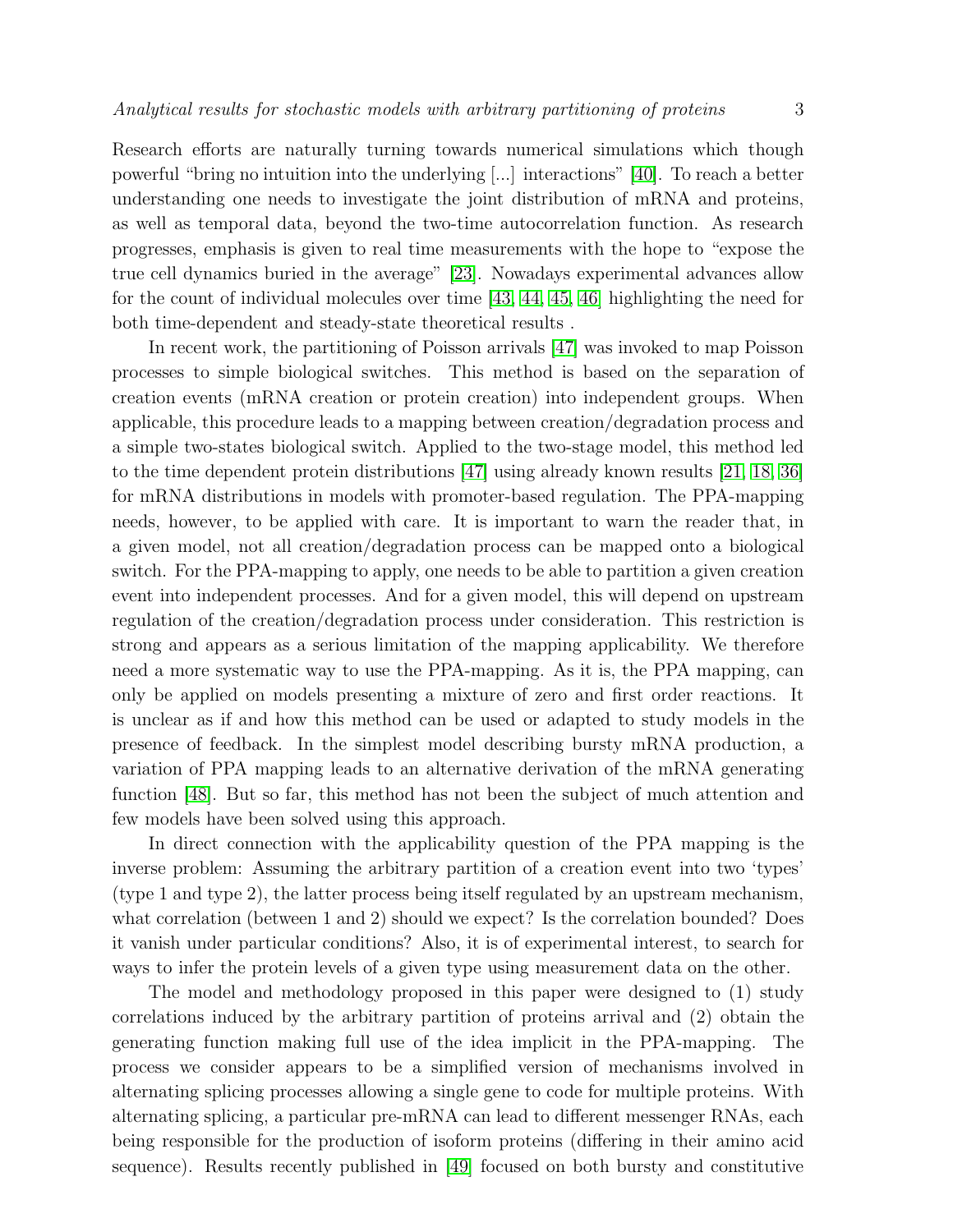pre-mRNA creation. One should mention that alternating splicing is far from being rare. Many genes have multiple splicing patterns [\[50,](#page-30-9) [51,](#page-30-10) [52\]](#page-30-11) and numerous examples confirm that alternating splicing contributes to the development of cancer (see [\[53\]](#page-30-12) and [\[54\]](#page-30-13) for review articles). Our goal is to obtain the time dependent solution of the proposed model in term of the generating function. Our method is based on the construction of different mappings. Each transformation aims to reduce the study of a given model to the analysis of a simpler one. After a succession of transformations the problem is condensed to the study of two-state biological switches. The nesting between models and reduced models is reflected in a set of relations between generating functions. This hierarchy allows us to derive relations between mean numbers and higher order moments. We show that the PPA mapping allows us to consider arbitrary time dependent transition rates. Other studies such as [\[58,](#page-30-14) [59\]](#page-30-15) and [\[60\]](#page-30-16) have considered explicit time dependent parameters to investigate the effect of upstream hidden dynamics on downstream populations. Here, we obtain the time dependent generating function without solving any complicated differential equation but rather a simple first order equation (with time dependent coefficients). Accessing analytical results for time dependent coefficient provides a way to tackle models with noisy transition rates induced by hidden stochastic variables. In this paper, we show how results for the mean and correlations for time dependent model can be used to access the solution for the three-stage model.

The paper is organised as follows. In section  $(2.1)$ , we start with the presentation of the model under consideration. We give the master equation governing the evolution of the probability distribution and present the solution of the first order moments. In section [\(2.2\)](#page-7-0), we define the generating function, and outline the three different steps defining our method. Step 1 and 3 both describe the transformation under the PPAmapping at different stages of the derivation. The intermediate step 2 defines the decomposition of a given process over all possible histories. Each step is detailed in sections [\(2.4\)](#page-10-0), [\(2.5\)](#page-11-0) and [\(2.6\)](#page-12-0). The succession of transformations takes us relatively far away from the solution of the original problem. To proceed further, we give in section [\(2.7\)](#page-13-0), the probability associated to each relevant histories. Finally, the time dependent generating function is presented in section [\(3\)](#page-15-0), where our result is generalised to arbitrary partition numbers. We show how for some particular cases our results match the known solution for the two-stage model (see reference [\[37\]](#page-29-19) and [\[47\]](#page-30-6)). Finally we discuss how to use results for time dependent parameters to extend this work to the three-stage model and others processes including additional random variables.

#### <span id="page-4-0"></span>2. Theory

#### *2.1. The model*

The model under consideration describes the stochastic evolution of protein numbers in a variation of the two-stage model, for which proteins are arbitrarily separated into two groups  $(\mathcal{P}_1$  and  $\mathcal{P}_2)$ . Note that our results will be easily generalized to an arbitrary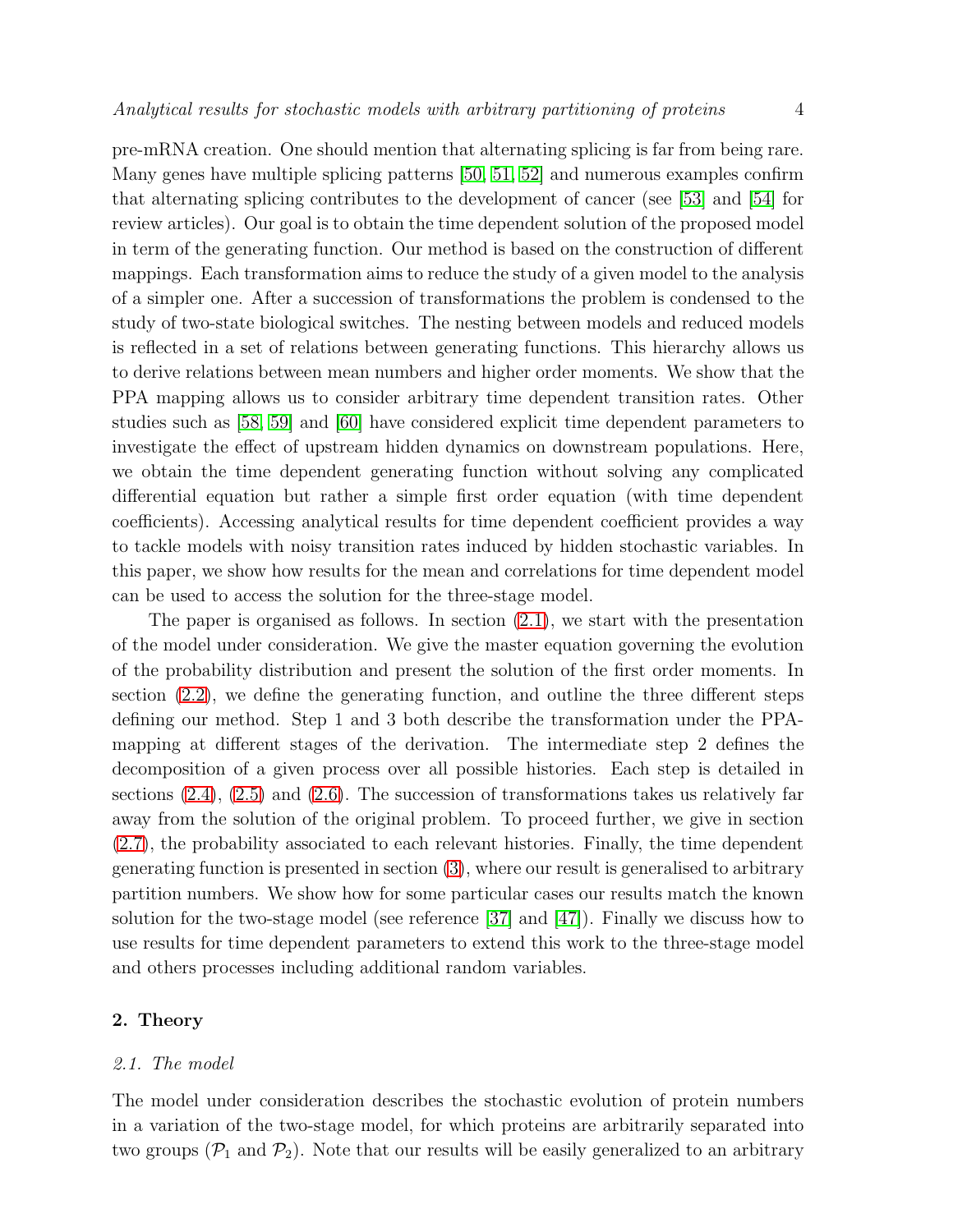

<span id="page-5-0"></span>**Figure 1.** The original model (model-0): Two types of proteins  $(\mathcal{P}_1$  and  $\mathcal{P}_2)$  are regulated by an upstream molecule A. Transition rates for protein production and degradation are respectively written  $q_i(t)$  and  $\gamma_i(t)$  (with  $j = 1, 2$ ), while  $k(t)$  and  $\mu(t)$ denote production and degradation rates for regulator A.

number of protein types. We denote by  $A$  the upstream molecule regulating proteins production (see Figure [\(1\)](#page-5-0)). Time dependent transition rates for proteins production and degradation are respectively written  $q_i(t)$  and  $\gamma_i(t)$  (with  $j = 1, 2$ ). The level of regulator A is itself governed by the transition rates  $k(t)$  and  $\mu(t)$ , respectively associated to creation and degradation (see table [\(1\)](#page-7-1)). Because the method presented in this paper invokes mappings to other processes, it is convenient to refer to the original model as model-0.

The state of the system is, at any time, characterised by the numbers  $n, m_1$  and  $m_2$ , of molecules A and proteins  $P_1$  and  $P_2$  respectively. We write  $P_{n,m_1,m_2}(t)$  the probability distribution of state  $(n, m_1, m_2)$ . We should keep in mind that the latter quantity is conditional on the initial state. In particular, we will consider  $P_{0,0,0}(t = 0) = 1$ . Further down in this paper we will explain how the latter initial condition is imposed by the initial state of the reduced model resulting from successive mappings. In order to consider other initial states, an extension of the proposed method is needed. This procedure would add an extra layer of complexity to the work presented here and is not discussed further in this paper. The probability distribution is governed by the master equation

<span id="page-5-1"></span>
$$
\frac{d}{dt}P_{n,m_1,m_2} = k(t)[P_{n-1,m_1,m_2} - P_{n,m_1,m_2}]
$$
\n
$$
+ \mu(t)[(n+1)P_{n+1,m_1,m_2} - nP_{n,m_1,m_2}]
$$
\n
$$
+ q_1(t)n[P_{n,m_1-1,m_2} - P_{n,m_1,m_2}]
$$
\n
$$
+ q_2(t)n[P_{n,m_1,m_2-1} - P_{n,m_1,m_2}]
$$
\n
$$
+ \gamma_1(t)[(m_1+1)P_{n,m_1+1,m_2} - m_1P_{n,m_1,m_2}]
$$
\n
$$
+ \gamma_2(t)[(m_2+1)P_{n,m_1,m_2+1} - m_2P_{n,m_1,m_2}].
$$
\n(1)

At this point, it is premature to solve the full master equation, and we start by deriving equations for mean population numbers. Let us denote  $\langle \mathcal{O} \rangle$  the average of the observable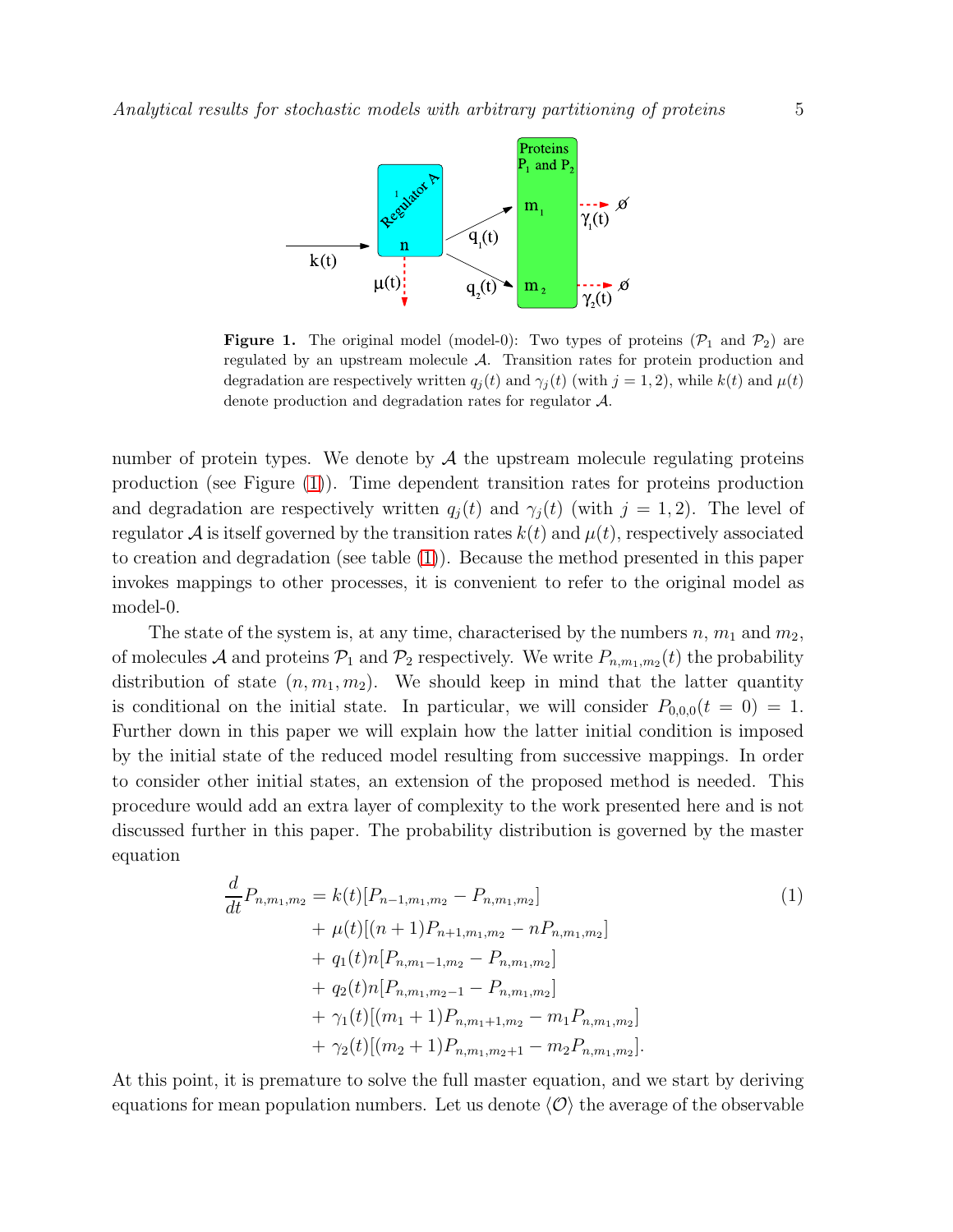*Analytical results for stochastic models with arbitrary partitioning of proteins* 6

$$
O, \text{ given by } \sum_{n,m_1,m_2} O(n, m_1, m_2) P_{n,m_1,m_2}. \text{ For mean numbers we derive the equations:}
$$
  

$$
d\langle n \rangle
$$

<span id="page-6-0"></span>
$$
\frac{d\mathcal{L}(\mathcal{U})}{dt} = k(t) - \mu(t)\langle n \rangle, \tag{2}
$$

$$
\frac{d\langle m_j \rangle}{dt} = q_j(t)\langle n \rangle - \gamma_j(t)\langle m_j \rangle, \quad j = 1, 2. \tag{3}
$$

If we restrict ourself to the well known case of constant reaction rates, with  $\langle n \rangle (t =$  $(0) = \langle m_i \rangle (t = 0) = 0$ , the solutions of these equations are:

$$
\frac{\langle n \rangle(t)}{\langle n \rangle^*} = \left(1 - e^{-\mu t}\right),\tag{4}
$$

and

<span id="page-6-3"></span>
$$
\frac{\langle m_j \rangle(t)}{\langle m_j \rangle^*} = \begin{cases} 1 - \frac{1}{\gamma_j - \mu} (\gamma_j e^{-\mu t} - \mu e^{-\gamma_j t}), & \gamma_j / \mu \neq 1 \\ 1 - (1 + \mu t) e^{-\mu t}, & \gamma_j / \mu = 1, \end{cases}
$$
(5)

with the stationary values  $\langle n \rangle^* = k/\mu$  and  $\langle m_j \rangle^* = kq_j/\mu \gamma_j$ . At this stage, it is not hard to extend these results to time-dependent coefficients. With a bit of work, one can show that the solution of equation [\(2\)](#page-6-0) is

<span id="page-6-1"></span>
$$
\langle n \rangle(t) = \int_0^t \mathrm{d}s \; k(s)e^{W_\mu(s) - W_\mu(t)},\tag{6}
$$

where we define  $W_{\mu}(t) = \int_0^t d\lambda \mu(\lambda)$ . For arbitrary functions  $k(t)$  and  $\mu(t)$  it is however impossible to comment on the existence of a stationary state unless we assume the existence of the limits  $k(t \to \infty) = k^*$  and  $\mu(t \to \infty) = \mu^*$ . It is here important to note that the solution of equation [\(3\)](#page-6-0) can be expressed as a double integral. To proceed we use equation [\(6\)](#page-6-1) with the substitution  $k(t) \to q_j(t)\langle n\rangle(t)$  and  $\mu(t) \to \gamma_j(t)$ . A few lines of calculation leads to

<span id="page-6-5"></span>
$$
\langle m_j \rangle(t) = \int_0^t \mathrm{d}s \int_s^t \mathrm{d}s' \mathcal{K}_j(s, s', t), \tag{7}
$$

with kernel

<span id="page-6-4"></span>
$$
\mathcal{K}_j(s, s', t) = k(s)q_j(s')e^{W_\mu(s) - W_\mu(s') + W_{\gamma_j}(s') - W_{\gamma_j}(t)},\tag{8}
$$

where  $W_{\gamma_j}(t) = \int_0^t d\lambda \gamma_j(\lambda)$ . Interestingly, it is this quantity  $\mathcal{K}_j(s, s', t)$  which will reappear explicitely in the final expression for the generating function. Along the same lines, it is possible to push further, writing equations for second order moments such as  $\langle n^2 \rangle$ 

$$
\frac{d\langle n^2\rangle}{dt} = k(t) + (2k(t) + \mu(t))\langle n\rangle - 2\mu(t)\langle n^2\rangle.
$$
\n(9)

Once again, the solution for constant coefficients is easy to derive and can be expressed as a function of  $\langle n \rangle(s)$ :

$$
\langle n^2 \rangle(t) = \int_0^t \mathrm{d}s \, [k(s) + (2k(s) + \mu(s))\langle n \rangle(s)] e^{2W_\mu(s) - 2W_\mu(t)}.\tag{10}
$$

To evaluate correlations of the form  $\langle m_1 m_2 \rangle(t)$  and  $\langle nm_1 \rangle(t)$  we write

<span id="page-6-2"></span>
$$
\frac{d\langle nm_j \rangle}{dt} = k(t)\langle m_j \rangle(t) + q_j(t)\langle n^2 \rangle - (\mu(t) + q_j(t))\langle nm_j \rangle, \tag{11}
$$

$$
\frac{d\langle m_1 m_2 \rangle}{dt} = q_1(t)\langle nm_2 \rangle + q_2(t)\langle nm_1 \rangle - (\gamma_1(t) + \gamma_2(t))\langle m_1 m_2 \rangle.
$$
 (12)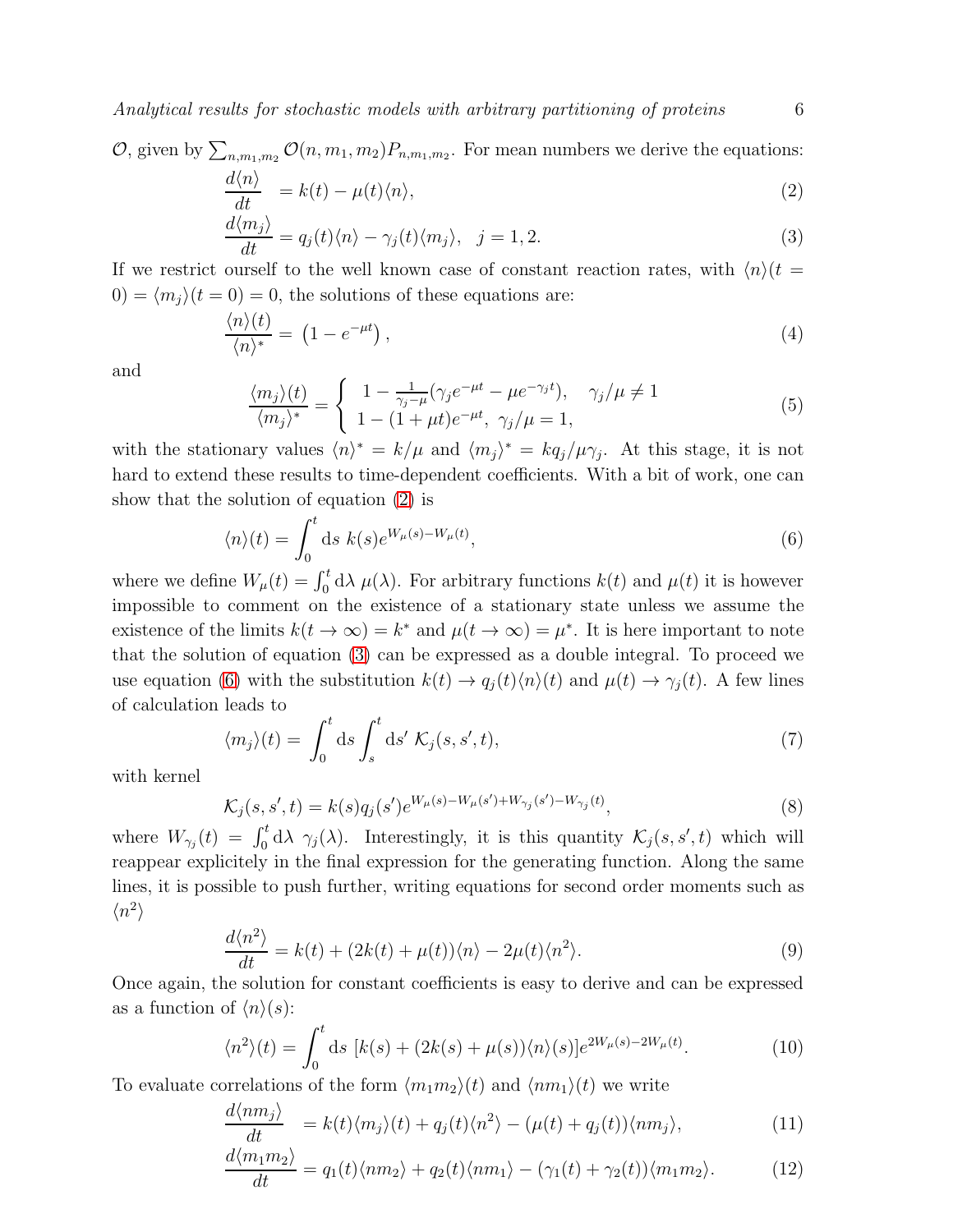Together with  $d\langle m_j \rangle/dt$  (j = 1, 2),  $d\langle n \rangle/dt$  and  $d\langle n^2 \rangle/dt$ , Eq. [\(11\)](#page-6-2) and [\(12\)](#page-6-2) define a system of seven equations. Importantly, equations governing the evolution of correlators do not involve higher order moments. As a consequence, correlations at any order can be obtained by solving a finite set of equations [\[55,](#page-30-17) [56,](#page-30-18) [57\]](#page-30-19). Even if one considers constant reaction rates, the generalisation of the solution to three or more protein types is not trivial. It requires the solution of a new and bigger set of equations. One possible avenue is to pursue with approximation of the "mean field" type, which consists in assuming  $\langle m_1 m_2 \rangle \simeq \langle m_1 \rangle \langle m_2 \rangle$ . A priori, the later approximation holds for weakly correlated systems only. Hence we need to quantify correlation numbers in order to select the appropriate analytical methods.

| Event                                                  | Update                    | Transition rates |
|--------------------------------------------------------|---------------------------|------------------|
| $\mathcal{A}$ -production                              | $n \to n+1$               | k(t)             |
| $\mathcal{A}\text{-degradation}$                       | $n \to n-1$               | $n\mu(t)$        |
| $\mathcal{P}_i$ -production                            | $m_i \rightarrow m_i + 1$ | $nq_i(t)$        |
| $\mathcal{P}_i$ -degradation $m_i \rightarrow m_i - 1$ |                           | $m_i\gamma_i(t)$ |

<span id="page-7-1"></span>Table 1. Transitions and associated rates for the original model (model-0).

#### <span id="page-7-0"></span>*2.2. The generating function*

Let us start by defining the generating function of the original model

$$
G^{(0)}(x, z_1, z_2, t) = \sum_{n, m_1, m_2} x^n z_1^{m_1} z_2^{m_2} P_{n, m_1, m_2}(t),
$$
\n(13)

which obeys the differential equation

<span id="page-7-2"></span>
$$
\frac{dG^{(0)}}{dt} = (x - 1)(k(t) - \mu(t)\partial_x)G^{(0)}\tag{14}
$$
\n
$$
+ (z_1 - 1)(q_1(t)x\partial_x - \gamma_1(t)\partial_{z_1})G^{(0)} + (z_2 - 1)(q_2(t)x\partial_x - \gamma_2(t)\partial_{z_2})G^{(0)}.
$$

Focusing our attention on the numbers of proteins only, we define the marginal probability

$$
P_{m_1,m_2}(t) = \sum_{n=0}^{\infty} P_{n,m_1,m_2}(t),
$$
\n(15)

for which the generating function is  $G^{(0)}(z_1, z_2, t) = G^{(0)}(1, z_1, z_2, t)$ . In order to attain an analytical expression we will successively reduce the original model into simpler ones.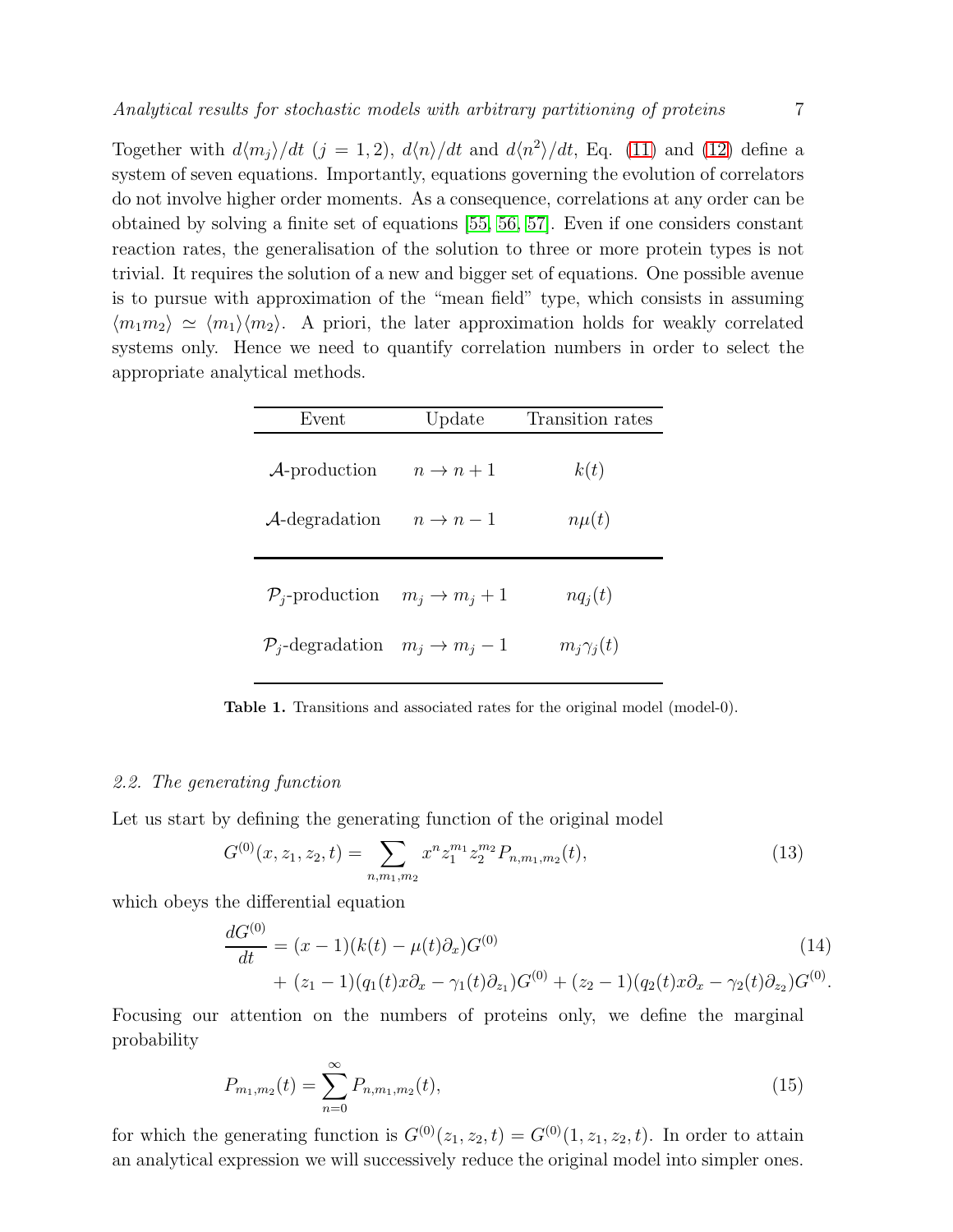To avoid confusion we choose to denote as model-1, model-2 and model-3, the processes which will be emerging from these successive mappings. We write  $G^{(1)}$ ,  $G^{(2)}$  and  $G^{(3)}$  the generating functions for each model respectively. The following gives a short description of the steps taken in this paper, while each of them is further developed in sections  $(2.4)$ ,  $(2.5)$  and  $(2.6)$ .

Step 1: The PPA-mapping [\[47\]](#page-30-6) is based on the partitioning of Poisson processes (see Figure  $(2)$ ). It allows for simplification of the original problem to N independent processes all identical to model-1 (see Figure [\(3\)](#page-11-1) and section [\(2.4\)](#page-10-0)). In the reduced model, the production of protein is regulated by a biological switch taking values  $\theta = 0$ (OFF) and  $\theta = 1$  (ON). Since N appears as a parameter of the reduced model, we write  $G_N^{(1)}(z_1, z_2, t)$  the generating function of model-1. The latter is related to the original generating function via:

<span id="page-8-0"></span>
$$
G^{(0)}(z_1, z_2, t) = \lim_{N \to \infty} \left[ G_N^{(1)}(z_1, z_2, t) \right]^N.
$$
 (16)

Step 2: Denoting by  $\Theta$  a particular history (or path) generated by the time evolution of the variable  $\theta$ , we define  $\Psi_N(\Theta)$  to be the probability of a given path. Model-2 is defined for one particular history as if frozen (Figure [\(4\)](#page-12-1)). We write  $G_{\Theta}^{(2)}$  as the associated generating function and express  $G_N^{(1)}$  as an average over all possible histories (see section  $(2.5)$ )

<span id="page-8-1"></span>
$$
G_N^{(1)}(z_1, z_2, t) = \sum_{\Theta} \Psi_N(\Theta) G_{\Theta}^{(2)}(z_1, z_2, t).
$$
 (17)

Once the differential equation for  $G_{\Theta}^{(2)}$  has been derived, we will be able to show that protein numbers are uncorrelated in model-2. It follows that  $G_{\Theta}^{(2)}$  can be expressed as the product of two functions, each associated to a given protein type:

$$
G_{\Theta}^{(2)}(z_1, z_2, t) = \prod_{j=1,2} G_{j|\Theta}^{(2)}(z_j, t). \tag{18}
$$

Step 3: To access the solution of model-2, we exploit the PPA-mapping one more time. Splitting the creation process into  $M$  independent processes, it ultimately reduces to the study of biological switches (see model-3 in Figure [\(5\)](#page-14-0)). Writing  $G_M^{(3)}$  $\sum_{M;j|\Theta}^{(3)}(z_j,t)$ as the generating function of the switch  $j$  ( $j = 1, 2$ ), we show the relation (see section  $(2.6)$ 

<span id="page-8-2"></span>
$$
G_{j|\Theta}^{(2)} = \lim_{M \to \infty} \left[ G_{M;j|\Theta}^{(3)} \right]^M.
$$
 (19)

Finally, nesting all steps together, the original generating function is given by

$$
G^{(0)}(z_1, z_2, t) = \lim_{N \to \infty} \left[ \sum_{\Theta} \Psi_N(\Theta) \prod_{j=1,2} \lim_{\substack{M \to \infty \\ \Omega_j(\Theta(z_j, t))}} \left[ G^{(3)}_{M;j|\Theta}(z_j, t) \right]^M \right]^N.
$$
 (20)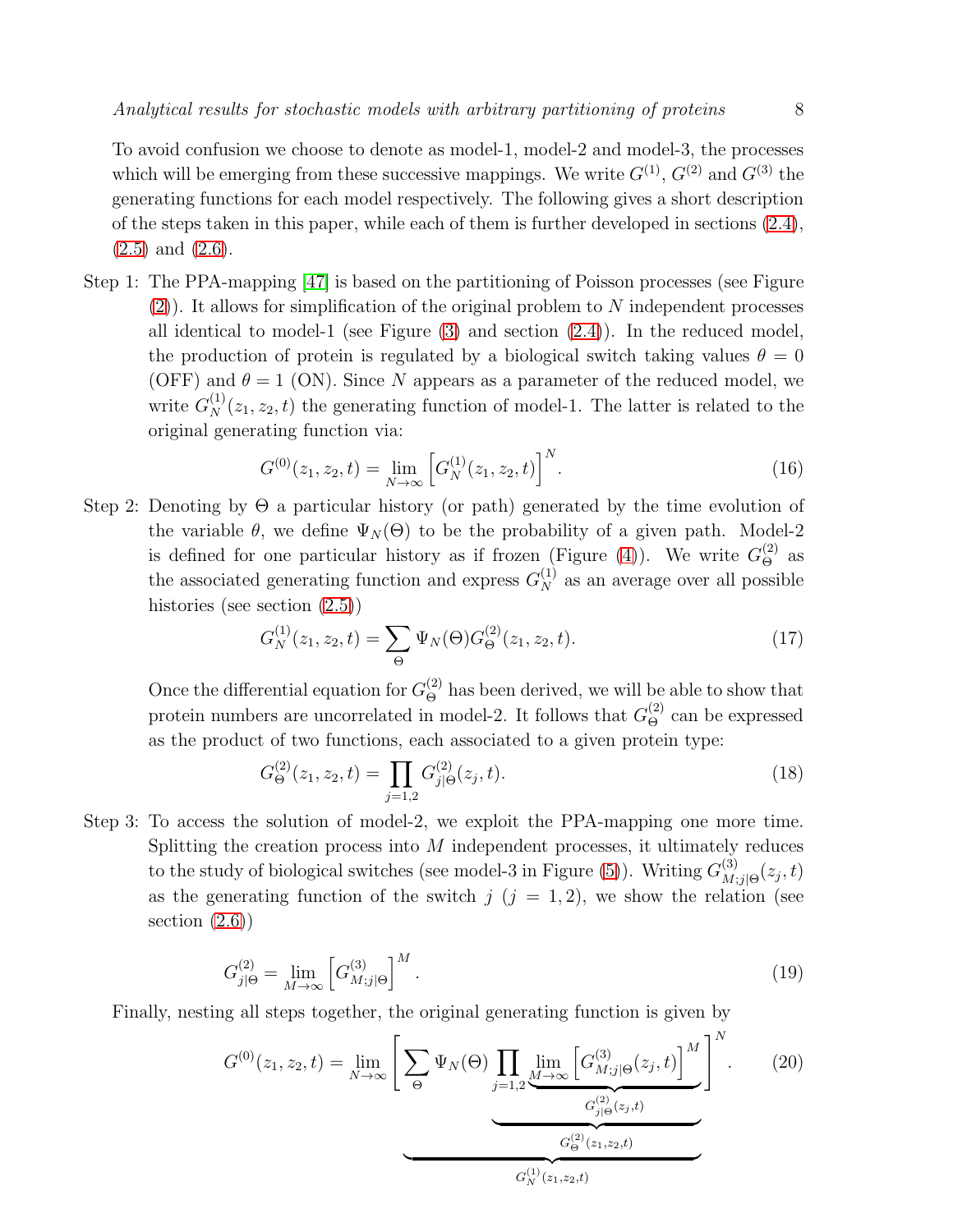#### *2.3. Consequences: hierarchy in mean and correlation numbers*

Before entering the heart of the subject with the application of the PPA-mapping, one can investigate consequences of these successive transformations. The nesting of generating functions allows us to derive direct relations between mean numbers in the different models. We write  $\langle m_j \rangle_N^{(1)}$ ,  $\langle m_j \rangle_{\Theta}^{(2)}$  and  $\langle m_j \rangle_{M|}^{(3)}$  $M_{\text{O}}^{(3)}$  the mean numbers of *j*-proteins in model-1, 2 and 3 respectively. For simplicity, we choose to omit the superscript 0 so that  $\langle m_i \rangle$  denotes the average number of proteins in the original model. To ease the notations further we choose not to make the time dependance explicit, since the relations derived bellow are true for all time t. Equations  $(16)$ ,  $(17)$  and  $(19)$  bring us to

<span id="page-9-0"></span>
$$
\langle m_j \rangle = \lim_{N \to \infty} N \langle m_j \rangle_N^{(1)}, \tag{21}
$$

$$
\langle m_j \rangle_N^{(1)} = \sum_{\Theta} \Psi_N(\Theta) \langle m_j \rangle_{\Theta}^{(2)},\tag{22}
$$

$$
\langle m_j \rangle_{\Theta}^{(2)} = \lim_{M \to \infty} M \langle m_j \rangle_{M|\Theta}^{(3)}.
$$
 (23)

The calculation of  $\langle m_j \rangle^{(3)}$  is a pretty simple affair. Each protein being reduced to a biological switch,  $m_i^{(3)}$  $j_j^{(5)}$  is restricted to the value 0 and 1. We give here, the expression of  $\langle m_j \rangle^{(3)}$ , for which the derivation is presented in section [\(2.6\)](#page-12-0):

$$
\langle m_j \rangle_{M|\Theta}^{(3)} = \frac{1}{M} \int_0^t d\lambda \ \Theta(\lambda) q_j(\lambda) e^{W_{\gamma_j}(\lambda) - W_{\gamma_j}(t)}.
$$
\n(24)

To continue further, eq. [\(22\)](#page-9-0) requires knowledge of the probability  $\Psi_N(\Theta)$  for a given path. This is not particularly difficult as one only needs to consider paths with probability up to the order  $1/N$  (see section [\(2.7\)](#page-13-0)). Without further knowledge of the generating function, once  $\Psi_N(\Theta)$  and  $\langle m_j \rangle^{(3)}$  given, the reader can derive the time evolution for mean number of proteins using equations [\(21\)](#page-9-0), [\(22\)](#page-9-0) and [\(23\)](#page-9-0). Practically, those steps give a convoluted way to reach the result already presented in [\(5\)](#page-6-3). It however reflects on the strategy adopted here to access the generating function.

Considering the correlation function, with the help of Eq. [\(16\)](#page-8-0), we can show

$$
C_{1,2} = \langle m_1 m_2 \rangle - \langle m_1 \rangle \langle m_2 \rangle = \lim_{N \to \infty} N \langle m_1 m_2 \rangle_N^{(1)}.
$$
 (25)

The protein number being uncorrelated in model-2 we have  $\langle m_1 m_2 \rangle_{\Theta}^{(2)} = \langle m_1 \rangle_{\Theta}^{(2)} \langle m_2 \rangle_{\Theta}^{(2)}$ , which leads us to

$$
\langle m_1 m_2 \rangle_N^{(1)} = \sum_{\Theta} \Psi_N(\Theta) \langle m_1 \rangle_{\Theta}^{(2)} \langle m_2 \rangle_{\Theta}^{(2)}.
$$
 (26)

From the latter two equations, we conclude that  $C_{1,2} > 0$  unless at least one of  $\langle m_j \rangle = 0$  $(j = 1, 2)$ . Hence, there is no non-trivial point in parameter space such that the correlation between protein number vanishes. As a consequence, there is no region of the parameter space in which the mean field approach is valid. In [\[49\]](#page-30-8), the authors focus on alternative splicing mechanism, investigating the stationary state of a slightly different model from the one presented here. This study considers the transition from a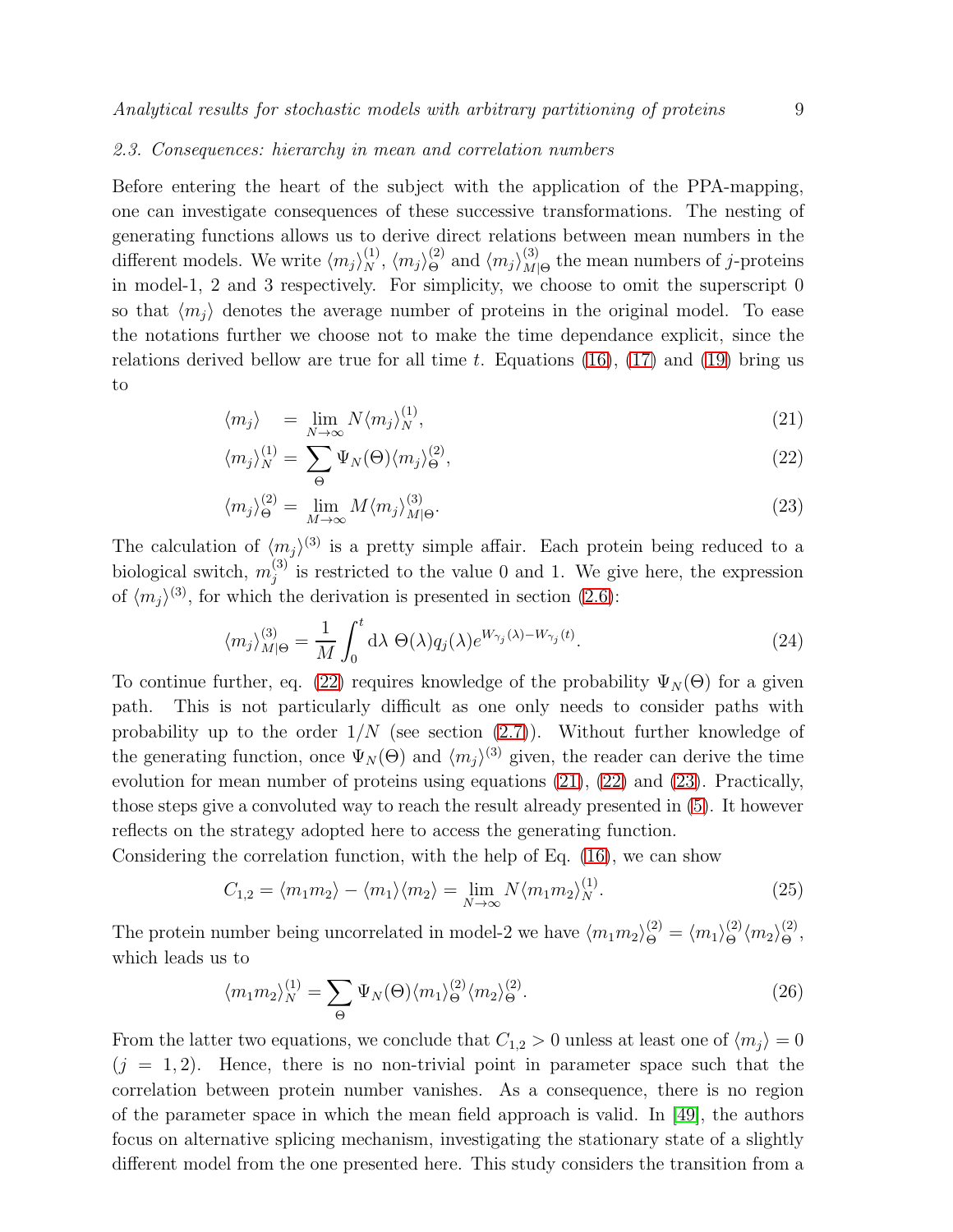pre-mRNA to two different mature mRNAs. For constitutive expression (no bursty premRNA creation), they show that (in the stationary state) the mRNA numbers (of type 1 and 2) are independent. They however observe, for bursty pre-mRNA production, the emergence of correlations between the two mature mRNA types.



<span id="page-10-1"></span>**Figure 2.** We partition each creation event into  $N$  'types'. The creation rate associated to a particular type is given by  $k(t)/N$ . The sum of molecules numbers  $n_j$ over each type is equal to the total number of molecules  $n$  in the original model.

#### <span id="page-10-0"></span>*2.4. First transformation: from model-0 to model-1*

The PPA-mapping is based on the partitioning property of Poisson processes. Without entering into technical details, the mapping can be understood as follow:

- (i) Consider the creation/degradation process of regulator  $\mathcal{A}$  (with rates  $k(t)$  and  $\mu(t)$ ).
- (ii) Partition every creation events into N 'types' (Figure  $(2)$ ). The partition is homogeneous so that each  $A$  molecule is equally likely to be assigned to a given type. It follows that the creation rate associated to a particular type is given by  $k(t)/N$ .
- (iii) Take the limit  $N \gg 1$ . As a consequence, the probability of observing more than one A molecule of a particular type can be neglected. It follows that the random variable describing the number of molecules  $A$  (of a given type) is restricted to the value 0 or 1.

Model-1 as defined under this procedure is illustrated on Figure [\(3\)](#page-11-1). Note that N appears as a parameter in the reduced model. Along the lines presented in [\[47\]](#page-30-6) we write  $G^{(0)} = [G_N^{(1)}]^N$ . Equation [\(14\)](#page-7-2) shows that  $G_N^{(1)}$  obeys the same differential equation under the transformation  $k(t) \rightarrow k(t)/N$ . As a consequence the probability of observing (in the reduced model) more than one  $A$  molecule is of order  $1/N^2$  and can be neglected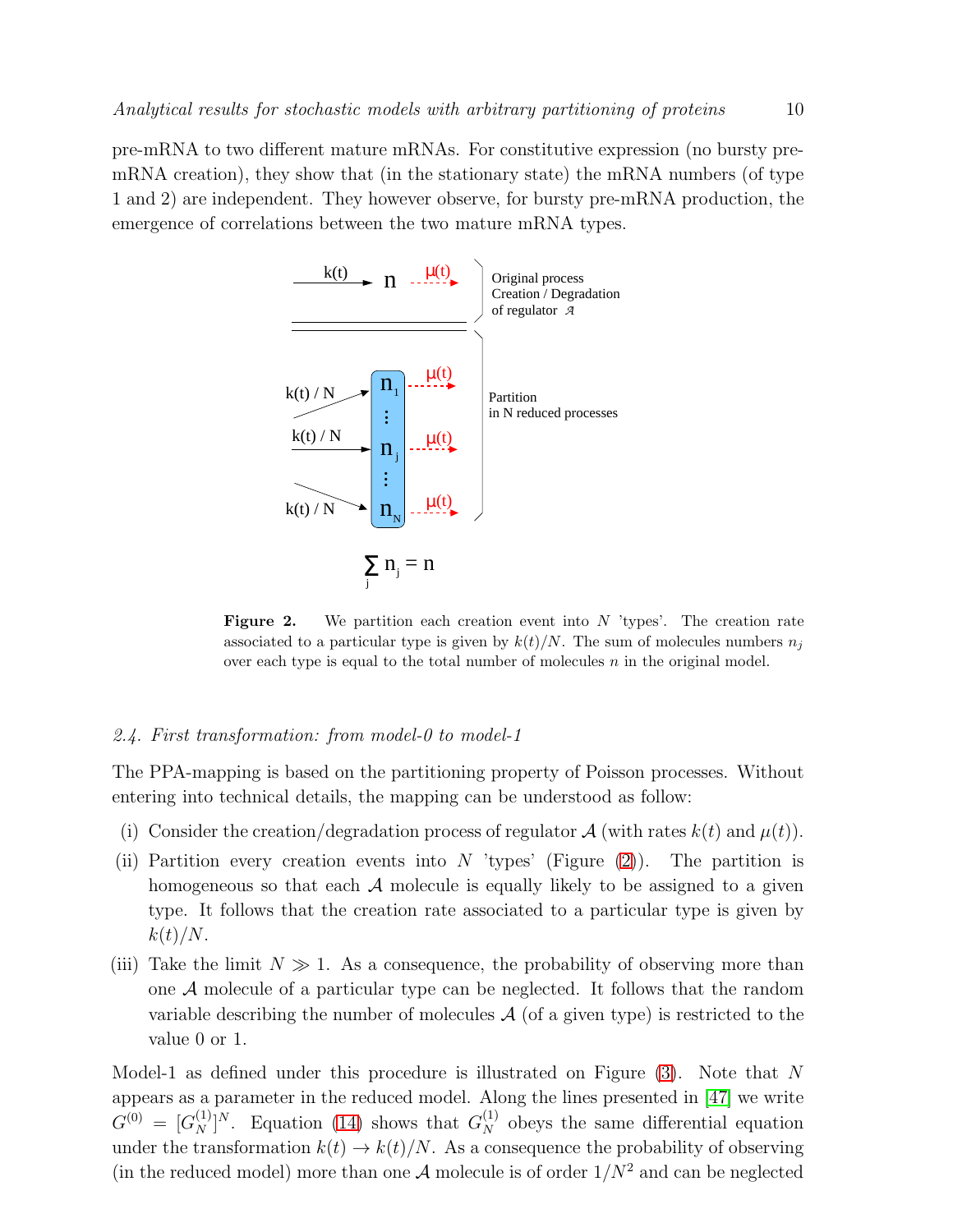

<span id="page-11-1"></span>**Figure 3.** Model-1: The creation and degradation of two types of proteins  $(\mathcal{P}_1)$  and  $\mathcal{P}_2$ ) is regulated by an upstream switch. Transition rates for proteins production and degradation are respectively written  $q_i(t)$  and  $\gamma_i(t)$  (with  $j = 1, 2$ ), while  $k(t)/N$  and  $\mu(t)$  denote the probabilities of transition from  $OFF \rightarrow ON$  and  $ON \rightarrow OFF$ .

as  $N \to \infty$ . While the previous logical argument shows how model-1 is emerging from model-0, an alternative derivation, based on the probability distribution instead of the generating function, allows for the reversed construction: building model-0 starting with  $N$  independent model-1. This derivation, not presented in the literature so far, is presented in an appendix.

#### <span id="page-11-0"></span>*2.5. Second transformation: from model-1 to model-2*

Let us remind the reader that  $\theta$  is the new stochastic variable (taking value in  $\{0, 1\}$ ) emerging in model-1. The decomposition over all possible histories, generated by the variable  $\theta$ , emerges from the use of conditional probabilities. To be more explicit we write  $\Theta$  as a particular history associated to the variable  $\theta$ . For a given path, we write  $\Theta(t)$  as the value taken by the random variable  $\theta$  at time t. We continue further by writing  $\varphi_{N;(\Theta,a,b)}(t)$  as the probability associated to a particular history  $\Theta$  and protein numbers a and b. The generating function  $G_N^{(1)}$  can be rewritten as

$$
G_N^{(1)}(z_1, z_2, t) = \sum_{\Theta, a, b} z_1^a z_2^b \varphi_{N; (\Theta, a, b)}(t).
$$
 (27)

Defining  $\psi_{a,b|\Theta}(t)$  as the conditional probability on  $\Theta$  while  $\Psi_N(\Theta)$  is the probability of a given history, the equality  $\varphi_{N;(\Theta,a,b)}(t) = \Psi_N(\Theta)\psi_{a,b|\Theta}(t)$  leads to

$$
G_N^{(1)}(z_1, z_2, t) = \sum_{\Theta} \Psi_N(\Theta) G_{\Theta}^{(2)}(z_1, z_2, t),
$$
\n(28)

with

$$
G_{\Theta}^{(2)}(z_1, z_2, t) = \sum_{a,b} z_1^a z_2^b \psi_{a,b|\Theta}(t). \tag{29}
$$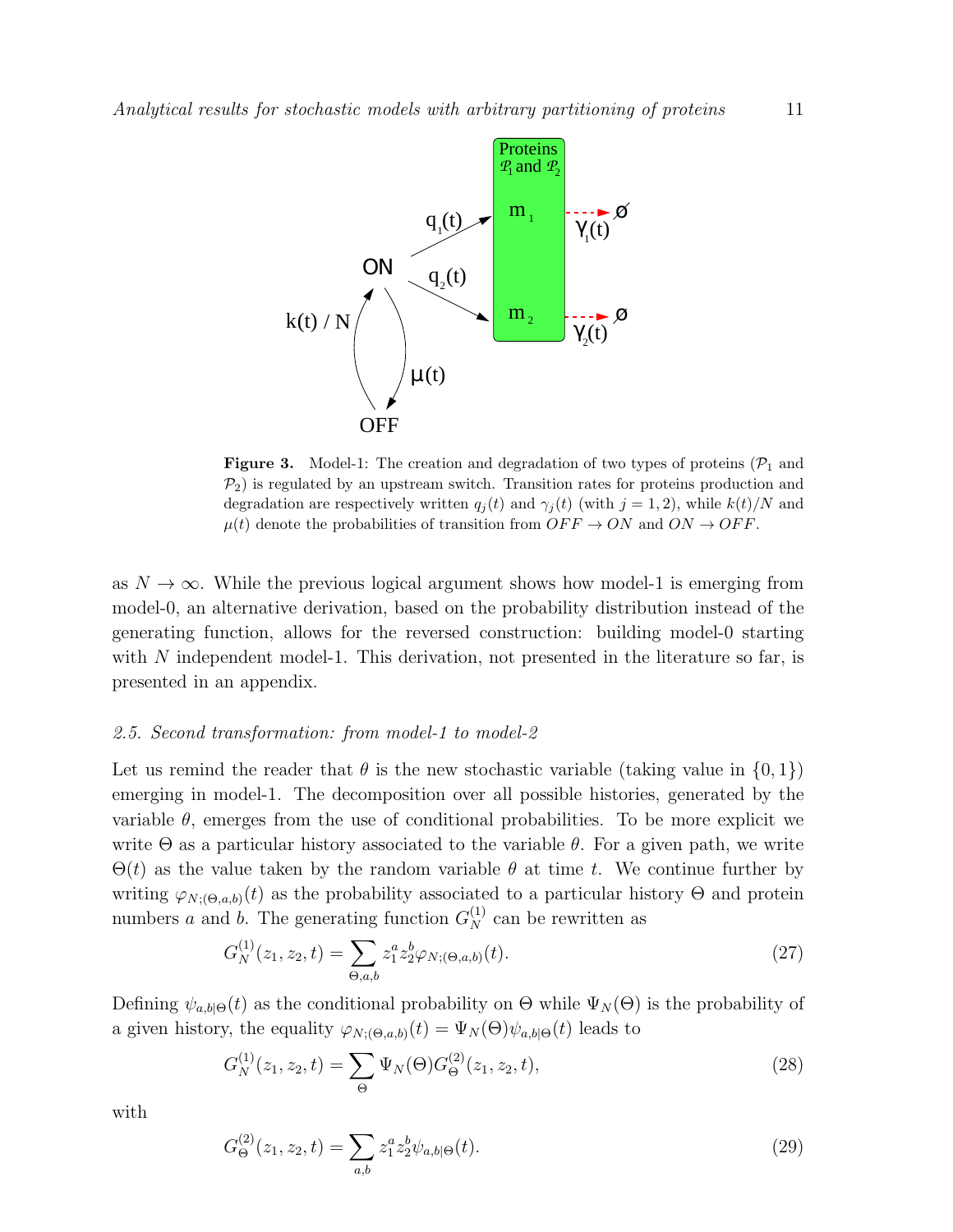

<span id="page-12-1"></span>**Figure 4.** Model-2: The creation and degradation of two types of proteins  $(\mathcal{P}_1)$  and  $\mathcal{P}_2$ ) for a fixed history Θ. Transition rates for proteins production and degradation are respectively written  $q_i(t)\Theta(t)$  and  $\gamma_i(t)$  (with  $j = 1, 2$ ).

For a known history  $\Theta(t)$ , we have

$$
\frac{dG_{\Theta}^{(2)}}{dt} = (z_1 - 1)(q_1(t)\Theta(t) - \gamma_1(t)\partial_{z_1})G_{\Theta}^{(2)}
$$
\n
$$
+ (z_2 - 1)(q_2(t)\Theta(t) - \gamma_2(t)\partial_{z_2})G_{\Theta}^{(2)}.
$$
\n(30)

Note that in the last equation  $G_{\Theta}^{(2)}$  is clearly independent of N and so is the conditional probability  $\psi_{a,b|\Theta}$ . The dependence in N is now carried by the probability  $\Psi_N$ . At this point we see that  $G_{\Theta}^{(2)}$  can be written as

$$
G_{\Theta}^{(2)}(z_1, z_2, t) = \prod_{j=1,2} G_{j|\Theta}^{(2)}(z_j, t), \tag{31}
$$

where each generating function is governed by

<span id="page-12-2"></span>
$$
\frac{dG_{j|\Theta}^{(2)}}{dt} = (z_j - 1)(q_j(t)\Theta(t) - \gamma_j(t)\partial_{z_j})G_{j|\Theta}^{(2)}.
$$
\n(32)

<span id="page-12-0"></span>Thereupon the two protein numbers are uncorrelated in model-2.

#### *2.6. Third transformation: from model-2 to model-3*

To reach the expression of  $G_{\Theta}^{(2)}$ , one applies the PPA-mapping one more time. This will reduce the original model to the study of biological switches (Figure  $(5)$ ). For each protein type  $P_j$   $(j = 1, 2)$ , we once again, choose to partition every creation event into M groups. The partition being homogeneous, each protein is equally likely to be assigned to a given group. The creation rate for a particular group is given by  $q_i(t)/M$ . Taking the limit  $M \gg 1$  allows us to neglect the creation of more than one protein in each group. To be explicit one writes  $G_{j|\Theta}^{(2)} = [G_{M_j}^{(3)}]$  $\binom{3}{M;j|\Theta}$ <sup>M</sup> in equation [\(32\)](#page-12-2). This procedure leads to the same differential equation with the transformation  $q_i(t)\Theta(t) \rightarrow q_i(t)\Theta(t)/M$ . Hence, in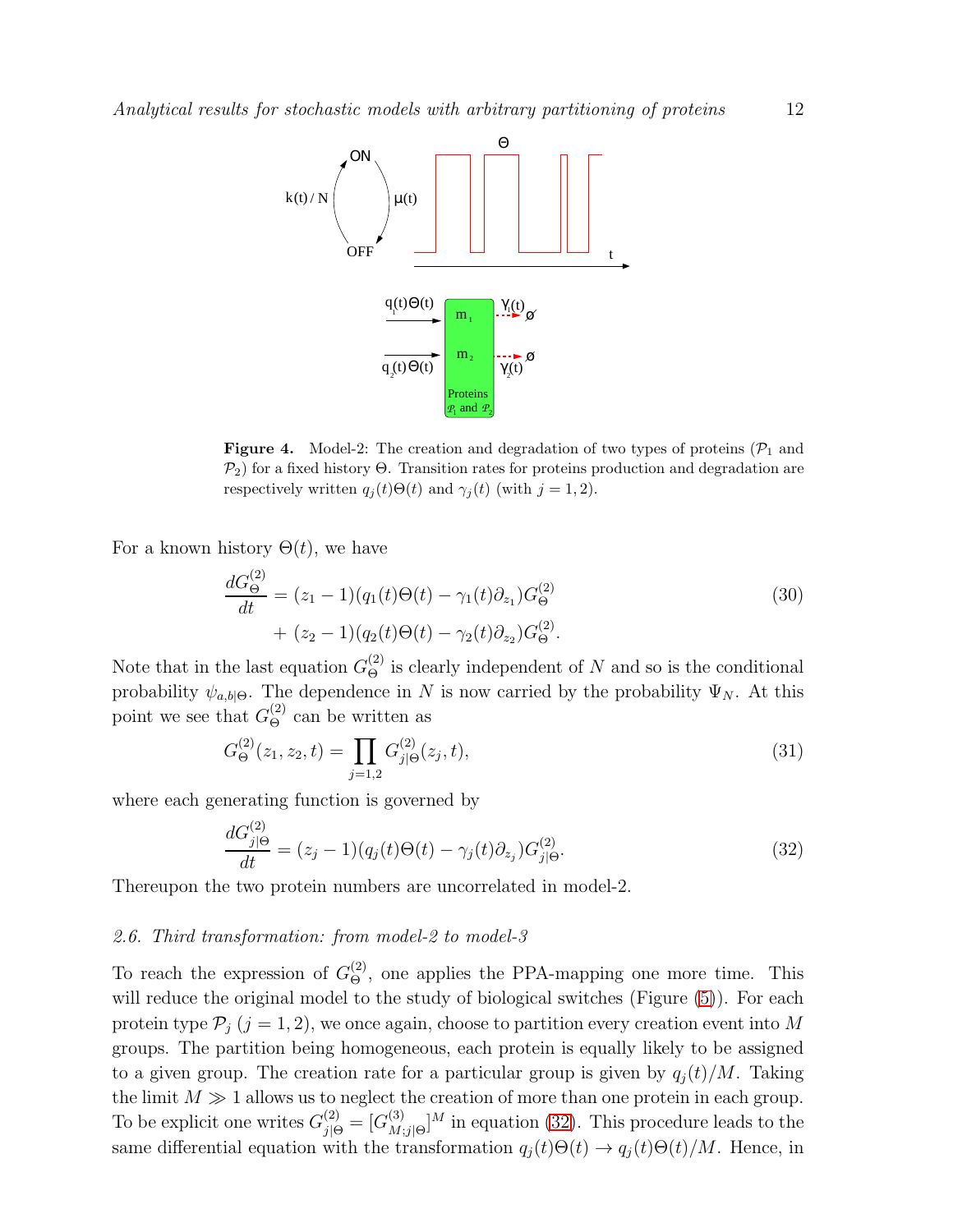the limit  $M \to \infty$ , the number of proteins of type j are restricted to 0 and 1. It follows that

<span id="page-13-3"></span>
$$
G_{\Theta}^{(2)} = \prod_{j=1,2} \lim_{M \to \infty} \left[ G_{M;j|\Theta}^{(3)} \right]^M.
$$
 (33)

The function  $G_M^{(3)}$  $\mathcal{L}^{(5)}_{M;j}$  describes the dynamics of a two-state model and can be written has

<span id="page-13-2"></span>
$$
G_{M;j|\Theta}^{(3)}(z,t) = 1 + (z-1)f_{M;j|\Theta},\tag{34}
$$

where  $f_{M;j}$  is the probability to find the switch j in the ON-state, knowing the history Θ. The latter is the solution of the following equation

$$
\frac{df_{M;j|\Theta}}{dt} = q_j(t)\Theta(t)/M - \left[\gamma_j(t) + q_j(t)\Theta(t)/M\right]f_{M;j|\Theta}.\tag{35}
$$

We now have reached the point where one needs to define the initial state. We choose to consider  $f_{M;j|\Theta}(t=0) = 0$ . Let us remind the reader that, in model-3, the total number of switches j in the ON-state equals the number of proteins  $P_j$  in model-2. The hierarchy builds up to the number of proteins in model-0. As we look at equation  $(21), (22)$  $(21), (22)$  $(21), (22)$  and  $(23),$  we see that choosing (at time  $t = 0$ ) all switches  $(j = 1, 2)$  in the OFF-state, imposes the following initial state on to the original model

<span id="page-13-4"></span>
$$
m_1(t=0) = m_2(t=0) = 0.
$$
\n(36)

A simple calculation gives

$$
f_{M;j|\Theta}(t) = \int_0^t \mathrm{d}\lambda \, \frac{q_j(\lambda)}{M} \Theta(\lambda) \exp\left[ -\int_\lambda^t \mathrm{d}s \, \left\{ \gamma_j(s) + \frac{q_j(s)}{M} \Theta(s) \right\} \right], \tag{37}
$$

which, to the first order in  $1/M$ , simplifies to

<span id="page-13-1"></span>
$$
f_{M;j|\Theta}(t) = \Lambda_{j|\Theta}(t)/M,\tag{38}
$$

with

$$
\Lambda_{j|\Theta}(t) = \int_0^t \mathrm{d}\lambda \ \Theta(\lambda) q_j(\lambda) e^{W_{\gamma_j}(\lambda) - W_{\gamma_j}(t)}.\tag{39}
$$

Nesting equation [\(38\)](#page-13-1) into [\(34\)](#page-13-2) leads to:

$$
G_{M;j|\Theta}^{(3)}(z,t) = 1 + (z-1)\Lambda_{j|\Theta}(t)/M.
$$
\n(40)

With Eq. [\(33\)](#page-13-3) the latter result allows us to write

$$
G_{\Theta}^{(2)}(z_1, z_2, t) = \exp\left[\sum_{j=1,2} (z_j - 1)\Lambda_{j|\Theta}(t)\right].
$$
\n(41)

#### <span id="page-13-0"></span>*2.7. Summing over all histories*

In order to derive the generating function  $G_N^{(1)}$  from  $G_{\Theta}^{(2)}$ , using equation [\(17\)](#page-8-1), we focus on the expression of the probability  $\Psi_N(\Theta)$  for all relevant histories  $\Theta$ . As mentioned earlier, we simply need to evaluate  $\Psi_N(\Theta)$  up to the order 1/N. We choose to consider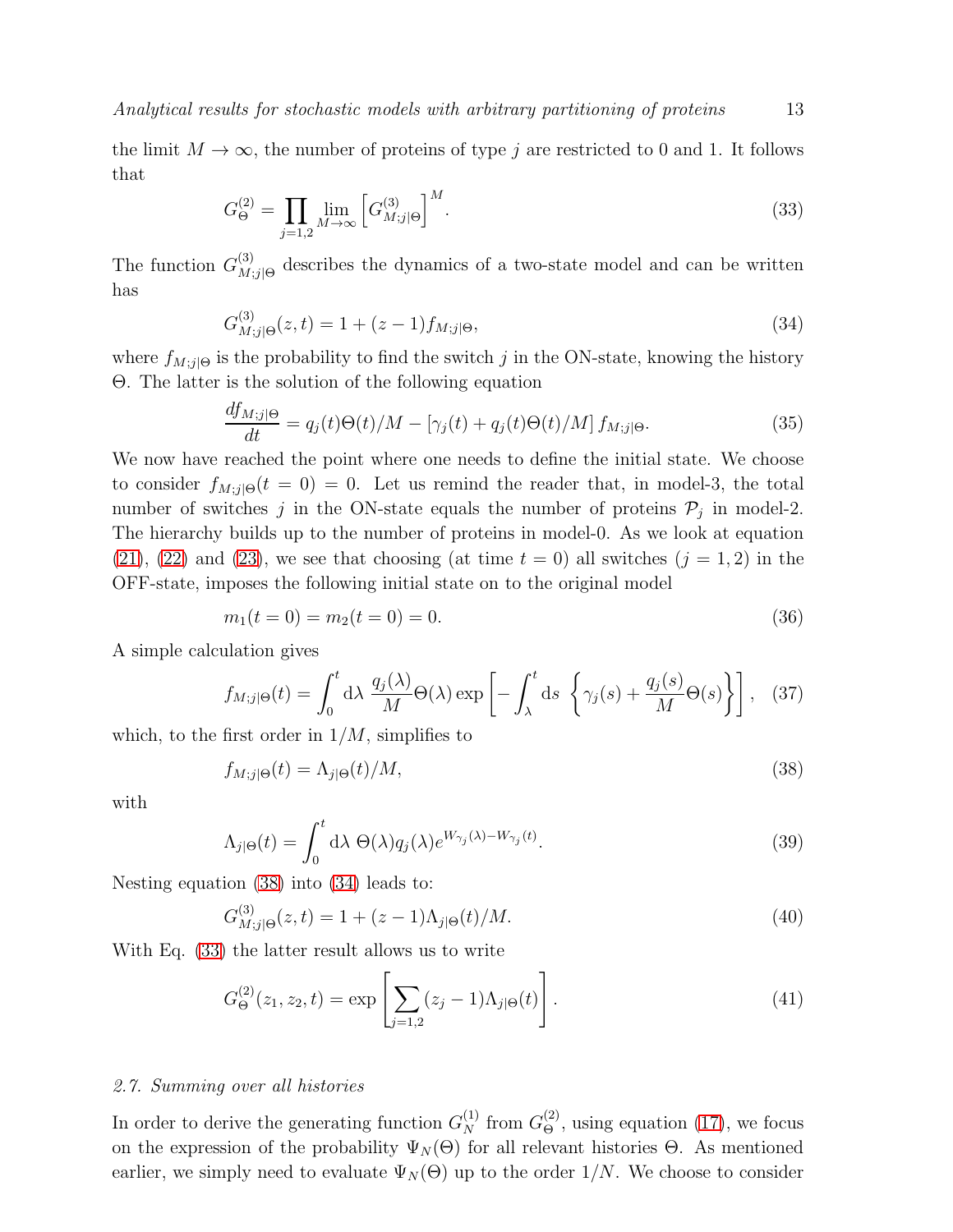

<span id="page-14-0"></span>**Figure 5.** Model-3 describes, for a fixed history  $\Theta$ , two biological switches for which transition rates are respectively written  $q_i(t)\Theta(t)/M$  and  $\gamma_i(t)$  (with  $j=1,2$ ).

the initial state  $\Theta(t=0)=0$ . Amongst N identical models, the number of switches in the ON-states defines the number n of molecules  $A$ . It follows that the initial state must satisfy:

<span id="page-14-1"></span>
$$
n(t = 0) = 0.\t(42)
$$

Together, equations [\(36\)](#page-13-4) and [\(42\)](#page-14-1) fully specify the initial state, so that  $P_{0,0,0}(t=0) = 1$ . We remind the reader that the probability of the transition form  $ON \rightarrow OFF$  (between time t and  $t + \delta t$ ) is given by  $\mu(t)\delta t$ . In addition, the probability of observing the transition  $OFF \rightarrow ON$  is given by  $k(t)\delta t/N$ . At the first order in  $1/N$ , three different types of histories are relevant. They are symbolically represented by  $\rightarrow$ ,  $\rightarrow$  and  $\rightarrow$ and detailed in table [\(2\)](#page-15-1). The probability associated to each path is

$$
\Psi_N(\underline{\hspace{1cm}}) \simeq 1 - \frac{1}{N} \int_0^t \mathrm{d}s \; k(s),\tag{43}
$$

$$
\Psi_N(\mathcal{I}) \simeq \frac{k(s)}{N} e^{W_\mu(s) - W_\mu(t)},\tag{44}
$$

$$
\Psi_N(\Box \Box) \simeq \frac{k(s)}{N} \mu(s') e^{W_\mu(s) - W_\mu(s')}.\tag{45}
$$

It is particularly useful to rewrite the last equation as

$$
\Psi_N(\Box \Box) \simeq -\frac{k(s)}{N} e^{W_\mu(s)} \left( \partial_{s'} e^{-W_\mu(s')} \right), \tag{46}
$$

which can be used to verify the conservation of probability:

$$
\Psi_N(\underline{\hspace{1cm}}) + \int_0^t \mathrm{d}s \ \Psi_N(\underline{\hspace{1cm}}) + \int_0^t \mathrm{d}s \int_s^t \mathrm{d}s' \ \Psi_N(\underline{\hspace{1cm}} \underline{\hspace{1cm}}) = 1. \tag{47}
$$

The latter relation confirms that all relevant paths have been taken into consideration. The expression of  $G_N^{(1)}$  is symbolically given by

$$
G_N^{(1)} = \Psi_N \left( \bigcup_{\longrightarrow} G^{(2)}_{\longrightarrow} + \int_0^t \mathrm{d}s \, \Psi_N \left( \bigcup_{\square} G^{(2)}_{\square} + \int_0^t \mathrm{d}s \int_s^t \mathrm{d}s' \, \Psi_N \left( \bigcap_{\square} G^{(2)}_{\square} \right) \right) \tag{48}
$$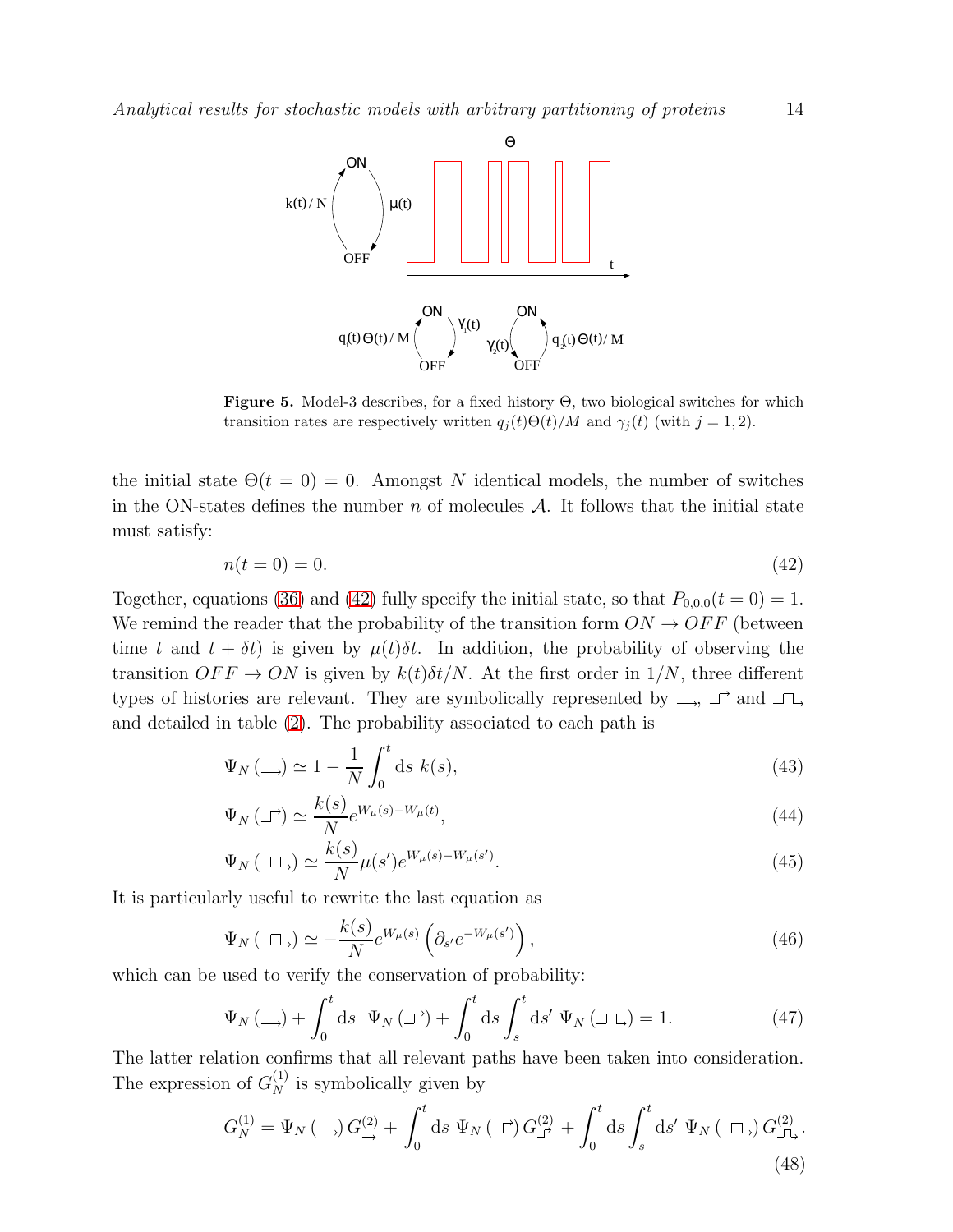*Analytical results for stochastic models with arbitrary partitioning of proteins* 15

The explicit calculation (using  $G^{(2)}_{\rightarrow} = 1$ ) points us to

<span id="page-15-2"></span>
$$
G_N^{(1)}(z_1, z_2, t) \simeq 1 + \frac{A(z_1, z_2, t)}{N},\tag{49}
$$

with

$$
A(z_1, z_2, t) = \int_0^t ds \ k(s) e^{W_\mu(s)} \int_s^t ds' \ e^{-W_\mu(s')} \partial_{s'} G^{(2)}_{\perp}.
$$
 (50)

| Representation       | Description                                                                                                                 |
|----------------------|-----------------------------------------------------------------------------------------------------------------------------|
|                      | $\theta$ is constantly in the OFF-state<br>$\Theta(\tau) = 0, \forall \tau \in [0, t]$                                      |
| $\overrightarrow{r}$ | $\theta$ is switching state at time s<br>$\Theta(\tau) = 1$ , if $\tau \in [s, t]$ and $\Theta(\tau) = 0$ otherwise         |
| حا ك                 | $\theta$ is switching state at time s and s'<br>$\Theta(\tau) = 1$ , if $\tau \in [s, s']$ and $\Theta(\tau) = 0$ otherwise |

<span id="page-15-1"></span>Table 2. Three different types of histories need to be considered. Each path starts with  $\theta = 0$ , and transits no more than once from OFF to ON.

## <span id="page-15-0"></span>3. Result: final expression of  $G^{(0)}(z_1, z_2, t)$

The methodology presented in the previous section leads us to the following generating function (obtained by taking the limit  $N \to \infty$  in equation [\(49\)](#page-15-2)):

<span id="page-15-3"></span>
$$
G^{(0)}(z_1, z_2, t) = \exp\left[\sum_{j=1,2} (z_j - 1) A_j(z_1, z_2, t)\right],\tag{51}
$$

where

$$
A_j = \int_0^t ds \int_s^t ds' \mathcal{K}_j(s, s', t) G_{\perp \downarrow}^{(2)}, \qquad (52)
$$

with the same kernel  $\mathcal{K}_j$  defined in eq. [\(8\)](#page-6-4)). Finally,  $G_{\Theta}^{(2)}$  for the path  $\Box \Box$  is explicitly given by

<span id="page-15-4"></span>
$$
G_{\square_{\lambda}}^{(2)} = \exp\left[\sum_{i=1,2} (z_i - 1) \int_s^{s'} d\lambda \ q_i(\lambda) e^{W_{\gamma_i}(\lambda) - W_{\gamma_i}(t)}\right]. \tag{53}
$$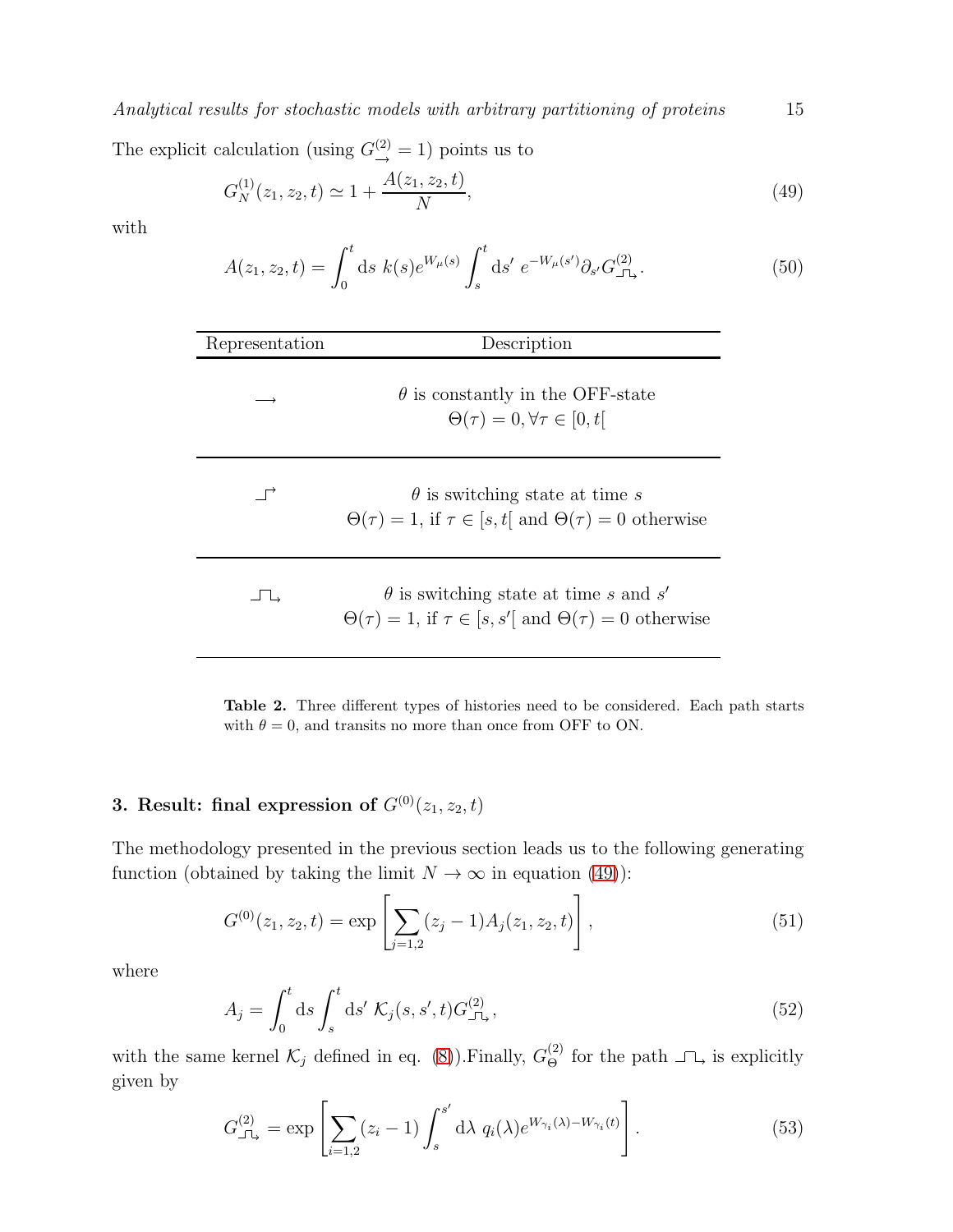To keep notation as compact as possible, we will simply write  $\mathcal{K}_j$ , omitting the variables s, s' and t. The relation between  $G^{(0)}$  and  $G^{(2)}_{\Theta}$  is particularly interesting and allows the kernel  $\mathcal{K}_i$  to play a key role in a new set of relations between model-2 and the original model. In model-0, the mean  $\langle m_j \rangle$  and correlation  $\langle m_j (m_j - 1) \rangle$  are obtained using  $\langle m_j \rangle(t) = \partial_{z_j} G^{(0)}(z_1, z_2, t)|_{z_1, z_2 \to 1}$  and  $\langle m_j(m_j - 1) \rangle(t) = \partial_{z_j}^2 G^{(0)}(z_1, z_2, t)|_{z_1, z_2 \to 1}$ . For the mean, a simple calculation leads to  $\langle m_j \rangle(t) = \int_0^t ds \int_s^t ds' \mathcal{K}_j(s, s', t)$  (identical to eq. [\(7\)](#page-6-5)). For the variance, defined by  $Var[m_j](t) = \langle m_j^2 \rangle(t) - [\langle m_j \rangle(t)]^2$ , writing  $\langle m_j \rangle_{\square_2}^{(2)} = \partial_{z_j} G_{\square_2}^{(2)} |_{z_1, z_2 \to 1}$ , we obtain :

$$
\text{Var}[m_j](t) = \langle m_j \rangle(t) + 2 \int_0^t \text{d}s \int_s^t \text{d}s' \mathcal{K}_j \langle m_j \rangle_{\text{L}, \lambda}^{(2)}, \tag{54}
$$

while the correlation function  $C_{i,j}(t) = \langle m_i m_j \rangle(t) - \langle m_i \rangle(t) \langle m_j \rangle(t)$  becomes

<span id="page-16-0"></span>
$$
C_{i,j}(t) = \int_0^t ds \int_s^t ds' \left[ \mathcal{K}_i \langle m_j \rangle_{\mathbb{J}\mathbb{L}}^{(2)}(t) + \mathcal{K}_j \langle m_i \rangle_{\mathbb{J}\mathbb{L}}^{(2)}(t) \right]. \tag{55}
$$

With the mean and correlation numbers in hand, the variance can be reached easily using  $Var[m_j](t) = \langle m_j \rangle(t) + C_{j,j}(t)$ . It is clear that the generating function can be generalized to an arbitrary number J of proteins by replacing  $\sum_{j=1,2} \rightarrow \sum_{j=1}^{J}$  in equation [\(51\)](#page-15-3) and [\(53\)](#page-15-4). In this situation, the generating function depends of J variables:  $z_1, z_2, ..., z_J$ .

#### *3.1. Constant reaction rates*

Let us first focus on simplifications occurring when all transition rates are constant. We have  $W_{\mu}(t) = \mu t$ ,  $W_{\gamma_j}(t) = \gamma_j t$  and  $\mathcal{K}_j(s, s', t) = k q_j e^{\mu(s-s') + \gamma_j(s'-t)}$ . It is then convenient to define  $u = e^{\gamma_j (s-t)}$  and  $v = e^{\gamma_j (s'-t)}$  so that  $A_j$  takes the form

$$
A_j = \frac{kq_j}{\gamma_j^2} \int_{e^{-\gamma_j t}}^1 du \int_u^1 dv \Omega_j(u, v), \qquad (56)
$$

with

$$
\Omega_j(u,v) = \frac{u^{\mu/\gamma_j - 1}}{v^{\mu/\gamma_j}} \exp\left[\sum_i (z_i - 1) \frac{q_i}{\gamma_i} (v^{\gamma_i/\gamma_j} - u^{\gamma_i/\gamma_j})\right].
$$
\n(57)

At this stage it is not hard to show that the mean protein number is given by [\(5\)](#page-6-3). Figure [\(6\)](#page-19-0) confirms the validity of our results. For correlation numbers, it is useful to define the normalised function  $\tilde{C}_{i,j}(t) = C_{i,j}(t) / \langle m_i \rangle^* \langle m_j \rangle^*$ . For  $\gamma_i + \gamma_j \neq \mu$ ,  $\gamma_i \neq \mu$  and  $\gamma_j \neq \mu$ the latter quantity is given by

$$
\frac{k}{\mu}\tilde{C}_{i,j} = \frac{\gamma_i + \gamma_j}{\gamma_i + \gamma_j - \mu} \left(1 - e^{-\mu t}\right)
$$
\n
$$
- \frac{\gamma_i}{\gamma_i - \mu} \frac{\mu}{\gamma_j + \mu} \left[1 - e^{-(\gamma_j + \mu)t}\right] - \frac{\gamma_j}{\gamma_j - \mu} \frac{\mu}{\gamma_i + \mu} \left[1 - e^{-(\gamma_i + \mu)t}\right]
$$
\n
$$
+ \frac{\mu}{\gamma_i + \gamma_j} \frac{\gamma_i}{\gamma_i - \mu} \frac{\gamma_j}{\gamma_j - \mu} \frac{\gamma_i + \gamma_j - 2\mu}{\gamma_i + \gamma_j - \mu} \left[1 - e^{-(\gamma_i + \gamma_j)t}\right].
$$
\n(58)

The case  $\gamma_i = \mu$  (or  $\gamma_j = \mu$ ) has to be treated separately. To proceed one can (1) set  $\gamma_i = \mu$  in the kernel  $K_i$ , or alternatively (2) write  $\gamma_i = \mu + \epsilon$  and take the limit  $\epsilon \to 0$ .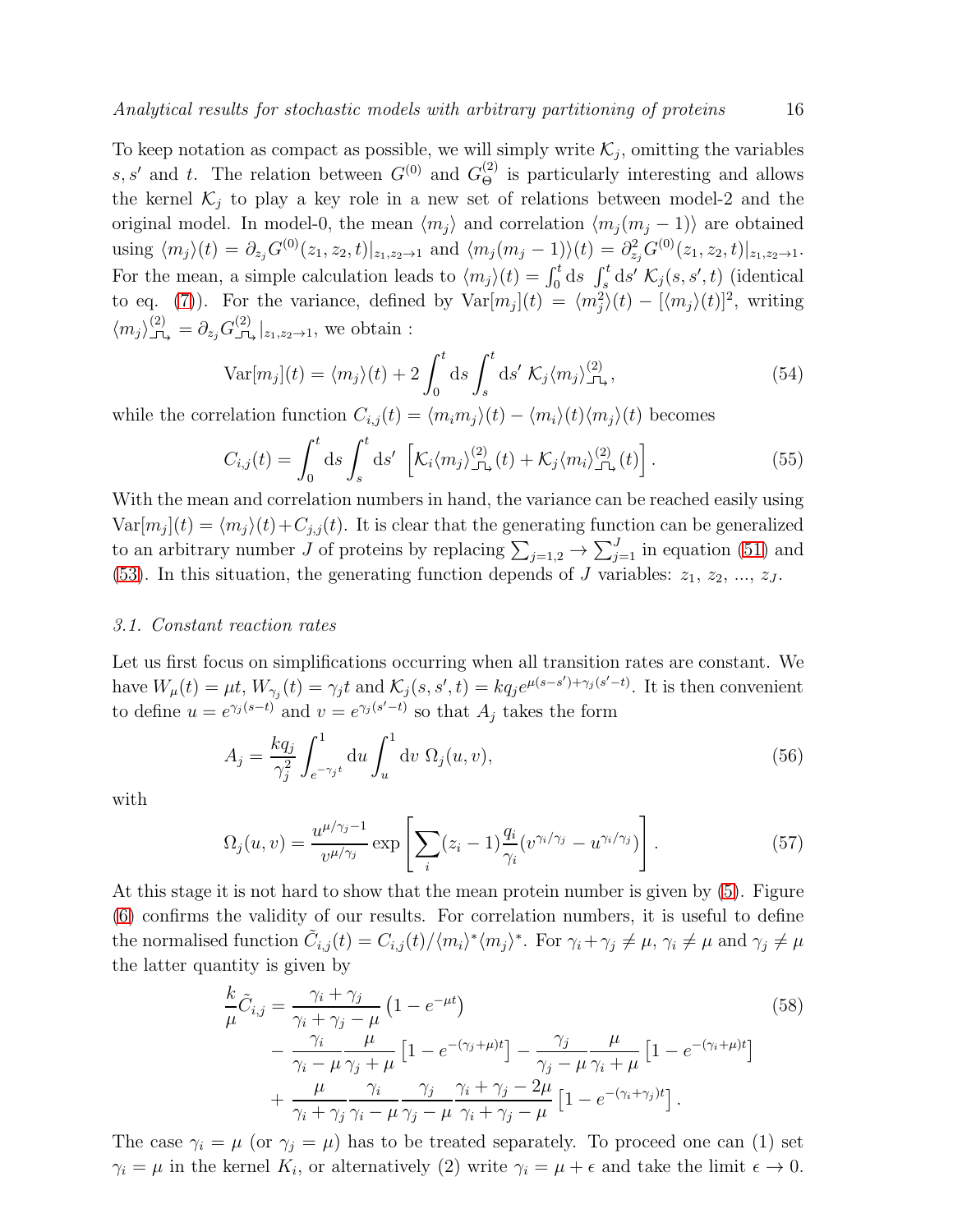The case  $\gamma_i + \gamma_j = \mu$  (or  $2\gamma_i = \mu$  when considering the variance) has to be treated similarly. Those limits lead to relatively more compact expressions, for example when  $\gamma_i = \gamma_j = \mu$ , we have:

$$
\frac{k}{\mu}\tilde{C}_{i,j} = \frac{1}{2} - 2e^{-\mu t} + e^{-2\mu t}(3/2 + \mu t). \tag{59}
$$

The agreement (for all time  $t$ ) between analytical expressions and numerical simulations can be seen in Figure [\(7\)](#page-19-1). In the limit  $t \to \infty$  all expressions of  $\tilde{C}_{i,j}$  converge to a single form. In the stationary state, the correlation function has a unique expression

$$
\tilde{C}_{i,j}^* = \frac{\mu}{k} \frac{\eta_i}{\eta_i + 1} \frac{\eta_j}{\eta_j + 1} \frac{\eta_i + \eta_j + 2}{\eta_i + \eta_j},\tag{60}
$$

with  $\eta_i = \gamma_i / \mu$  and  $\eta_j = \gamma_j / \mu$ . So that

<span id="page-17-1"></span>
$$
C_{i,j}^* = \frac{k}{\mu} \frac{q_i}{\gamma_i + \mu} \frac{q_j}{\gamma_j + \mu} \frac{\gamma_i + \gamma_j + 2\mu}{\gamma_i + \gamma_j}.
$$
\n(61)

For homogeneous degradation rates ( $\gamma_i = \gamma_j = \gamma$ ), the correlation is invariant under the exchange  $\gamma \leftrightarrow \mu$ . The last equation clearly shows that the correlation function does not vanish (unless one out of  $\langle m_i \rangle^*$  and  $\langle m_j \rangle^*$  vanishes). We note that the correlation  $C_{i,j}^*$ is strictly monotonic (decreasing) in terms of  $\gamma_i$  and  $\gamma_j$  (keeping all other parameters constant). As a consequence, if one can estimate lower and upper bounds of both  $\gamma_i$  and  $\gamma_j$  it is, in principle, possible to restrain the range of correlation values to an interval:  $[C_{min}^*, C_{max}^*]$ . In addition, we observe, for a fixed value of  $\eta_j$ , that the correlation  $\tilde{C}^*$ presents a maximum at  $(\eta_i)_{max} = \eta_j + \sqrt{2\eta_j(\eta_j+1)}$ . If  $C^*$  is strictly monotonic, it is when varying  $\gamma_i$  while keeping  $\langle m_i \rangle^*$  constant that a non monotonic behaviour is observed. In this case,  $C_{i,j}^*$  can be rewritten as

$$
C_{i,j}^* = \langle m_i \rangle^* \frac{q_j/\mu}{\eta_j + 1} \frac{\eta_i}{\eta_i + 1} \frac{\eta_i + \eta_j + 2}{\eta_i + \eta_j},\tag{62}
$$

and presents a maximum in  $(\eta_i)_{max}$ . Keeping both protein levels  $\langle m_i \rangle^*$  and  $\langle m_j \rangle^*$ constant, the correlation function becomes  $C_{i,j}^* = \langle m_i \rangle^* \langle m_j \rangle^* \tilde{C}_{i,j}^*$ . Looking for an upper bound into the  $(\eta_i, \eta_j)$ -plane, one needs to solve  $\partial_{\eta_i} C^* = 0$  and  $\partial_{\eta_j} C^* = 0$  simultaneously. However there are no strictly positive solutions to the latter system of equations. Hence, under this constrain,  $C_{i,j}^*$  does not present a maximum when varying both  $\gamma_i$  and  $\gamma_j$ .

3.1.1. The 2-stage model:  $J = 1$  In the case  $J = 1$ , the model with constant transition rates, reduces to the conventional two-stage model. To pursue, we define  $r = \mu/\gamma$  and  $\delta(z) = q(z-1)/\gamma$ . We can show that our result leads to the solution first presented in [\[37\]](#page-29-19) and later in [\[47\]](#page-30-6):

<span id="page-17-0"></span>
$$
G^*(z) = \exp\left(\frac{k}{\mu} \int_0^{\delta(z)} ds \, {}_1F_1\left[1, r+1, s\right]\right),\tag{63}
$$

where  $_1F_1$  is the confluent hypergeometric function. As it is, the identity between equation [\(51\)](#page-15-3) (for one protein type only) and equation [\(63\)](#page-17-0) is not obvious. To proceed, we use the Taylor expansion of  $e^{\delta v}$  and  $e^{-\delta u}$  and write  $\epsilon = e^{-\gamma t}$  which we assume small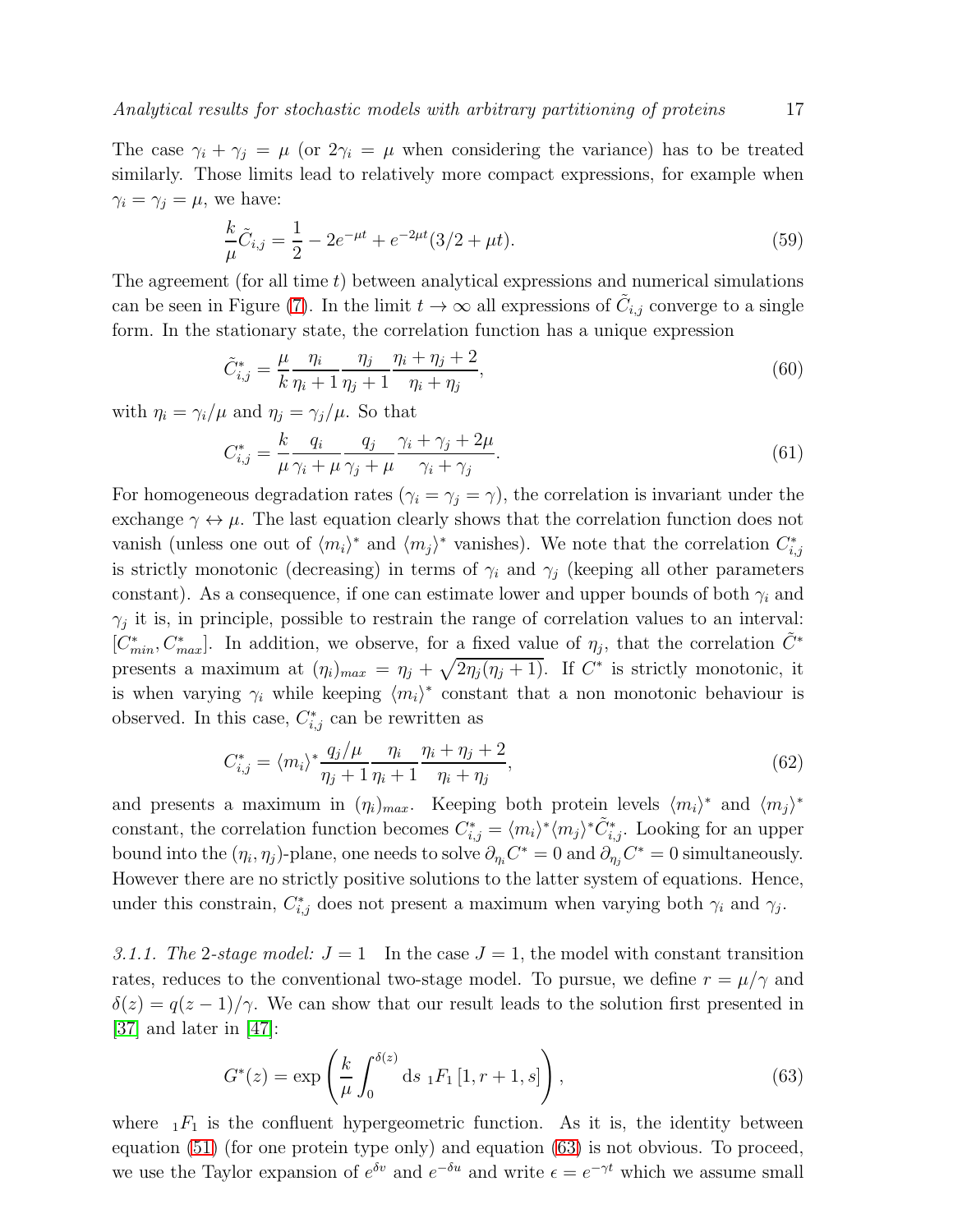compared to one. Considering  $r = \mu/\gamma \neq 1$  and keeping the lowest order in  $\epsilon$  (see appendix) we show that

<span id="page-18-0"></span>
$$
G^{(0)}(z,t) \simeq_{t \gg 1} G^*(z)H(z,t),
$$
\n(64)

with  $G^*(z)$  given by equation [\(63\)](#page-17-0) and

<span id="page-18-1"></span>
$$
\ln(H(z,t)) = \begin{cases} \frac{k}{\gamma - \mu} e^{-\gamma t} \delta(z) & \gamma < \mu\\ -\frac{k}{\mu} e^{-\mu t} \sum_{m=0}^{\infty} \frac{(\delta(z))^{m+1}}{m!(m+1-r)} & \gamma > \mu, \end{cases} \tag{65}
$$

such that  $\lim_{z\to 1} H(z,t) = \lim_{t\to\infty} H(z,t) = 1$ . The latter approximation leads to:

$$
\frac{\langle m \rangle(t)}{\langle m \rangle^*} \underset{t \gg 1}{\simeq} 1 + \frac{1}{\gamma - \mu} \left\{ \begin{array}{cc} \mu e^{-\gamma t} & \gamma < \mu \\ (-1)\gamma e^{-\mu t} & \gamma > \mu, \end{array} \right. \tag{66}
$$

in agreement with equation [\(5\)](#page-6-3). The case  $\gamma = \mu$  is treated separately in appendix.

*3.1.2. Homogeneous degradation rates:*  $\gamma_j = \gamma$ ,  $\forall j$  When dealing with J protein types  $(J > 1)$  and homogeneous degradation rates  $(\gamma_i = \gamma \ \forall j)$ , the generating function reduces to a form close to the one previously obtained for the two-stage model. Defining  $\Delta(\{z_j\}) = \sum_j q_j(z_j-1)/\gamma$ , we can show that  $G^{(0)}(\{z_j\}, t)$  is given by equation [\(64\)](#page-18-0) under the substitution  $\delta({z_j}) \to \Delta({z_j})$ . It follows that

$$
\lim_{t \to \infty} G^{(0)}(\{z_j\}, t) = \exp\left(\frac{k}{\mu} \int_0^{\Delta(\{z_j\})} ds \, {}_1F_1[1, r+1, s]\right). \tag{67}
$$

The generating function  $\mathcal{G}$ , associated to the total number of proteins  $(M = \sum_j m_j)$ , is defined by  $\mathcal{G}(z) = \sum_{M} P_M z^M$ , with

$$
P_M = \sum_{m_1, m_2, \dots, m_J} P_{m_1, m_2, \dots, m_J} \delta \left( \sum_j m_j - M \right).
$$
 (68)

We see that G is given by  $\mathcal{G}(z,t) = G^{(0)}(\{z_i = z\}, t)$ :

$$
\mathcal{G}^*(z) = \exp\left(\frac{k}{\mu} \int_0^{J\bar{q}(z-1)/\gamma} ds \, {}_1F_1\left[1, r+1, s\right]\right),\tag{69}
$$

with the average creation rate defined by  $J\bar{q} = \sum_{j} q_j$ . The mean of total protein number  $(M = \sum_j m_j)$  satisfies  $\langle M \rangle / J = k \bar{q} / (\mu \gamma)$ .

#### *3.2. Time dependent transition rates: a bridge towards other models*

Results for time dependent parameters allow for the study of fluctuations (induced by hidden variables) in production and/or degradation rates. In a recent paper Dattani and Barahona [\[60\]](#page-30-16) proposed a framework to model gene expression with stochastic or deterministic transcription and degradation rates. Along the same lines, let us start by defining random variables  $x_{\phi}$ , for all parameters  $\phi$  of the model  $(\phi = k, \mu, q_1, q_2, ..., \gamma_1, \gamma_2, ...)$ . We choose to write  $\phi(t) = \phi_0 + \phi_1 x_{\phi}(t)$  with  $\phi_0, \phi_1 \in$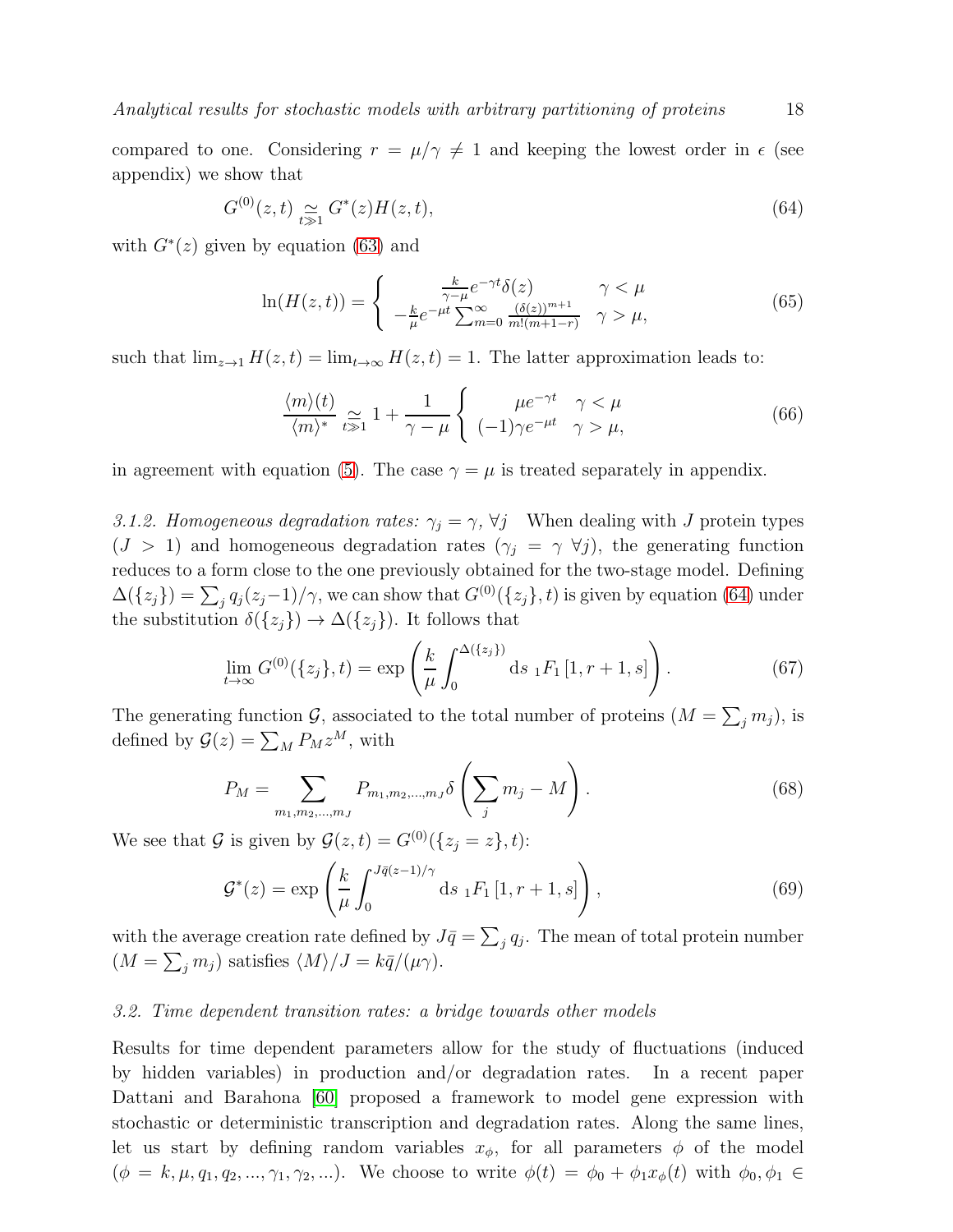

<span id="page-19-0"></span>**Figure 6.** Time evolution of the ratios  $\langle n \rangle(t) / \langle n \rangle^*$ ,  $\langle m_1 \rangle(t) / \langle m_1 \rangle^*$  and  $\langle m_2 \rangle(t) / \langle m_2 \rangle^*$ for the following set of constant parameters:  $k = 10$ ,  $\mu = 1$ ,  $q_1 = 3$ ,  $\gamma_1 = 1$ ,  $q_2 = 5$ and  $\gamma_2 = 1/2$ . We observe an excellent agreement between simulation results (circles, squares and triangles) and the analytical expressions (lines). Simulation data, obtained using the Gillespie algorithm, are the result of an average over  $10^4$  sampled histories.



<span id="page-19-1"></span>**Figure 7.** Time evolution of the correlation function  $C(t) = \langle m_1 m_2 \rangle - \langle m_1 \rangle \langle m_2 \rangle$ for constant parameter values  $k = 10$ ,  $\mu = 1$ ,  $q_1 = 3$ ,  $q_2 = 5$ , considering four possible scenarios (1)  $(\gamma_1 + \gamma_2)/\mu \neq 1$  and  $\gamma_j/\mu \neq 1$  (black cirlces), (2)  $(\gamma_1 + \gamma_2)/\mu = 1$  (blue diamonds), (3)  $\gamma_1/\mu = 1$  and  $\gamma_2/\mu \neq 1$  (red squares) and (4)  $\gamma_1/\mu = \gamma_2/\mu = 1$  (green triangles). Analytical results (lines) are compared to numerical results (symbols). Simulation data, obtained using the Gillespie algorithm, are the result of an average over  $10^5$  sampled histories.

**R**, but other functional forms could be chosen. More explicitly, we have for  $k(t)$ :  $k(t) = k_0 + k_1x_k(t)$ . A particular time history of the random variable  $x_k(t)$  is written  $X_k = (x_k(t)|\forall t)$ . Identically, we write  $X_{\phi} = (x_{\phi}(t)|\forall t)$  the history for random variable  $x_{\phi}$ . Finally, we define **X** as the set of histories  $\mathbb{X} = \{X_k, X_{\mu}, X_{q_1}, ... X_{\gamma_1}, ...\}$  so that the generating function is now explicitly dependent on  $\mathbb{X}$ : we write  $G_{\mathbb{X}}^{(0)}$ . Writing  $\mathcal{P}(\mathbb{X})$  as the probability of the set of histories, the new generating function is

$$
\langle G^{(0)} \rangle = \sum_{\mathbb{X}} \mathcal{P}(\mathbb{X}) G_{\mathbb{X}}^{(0)},\tag{70}
$$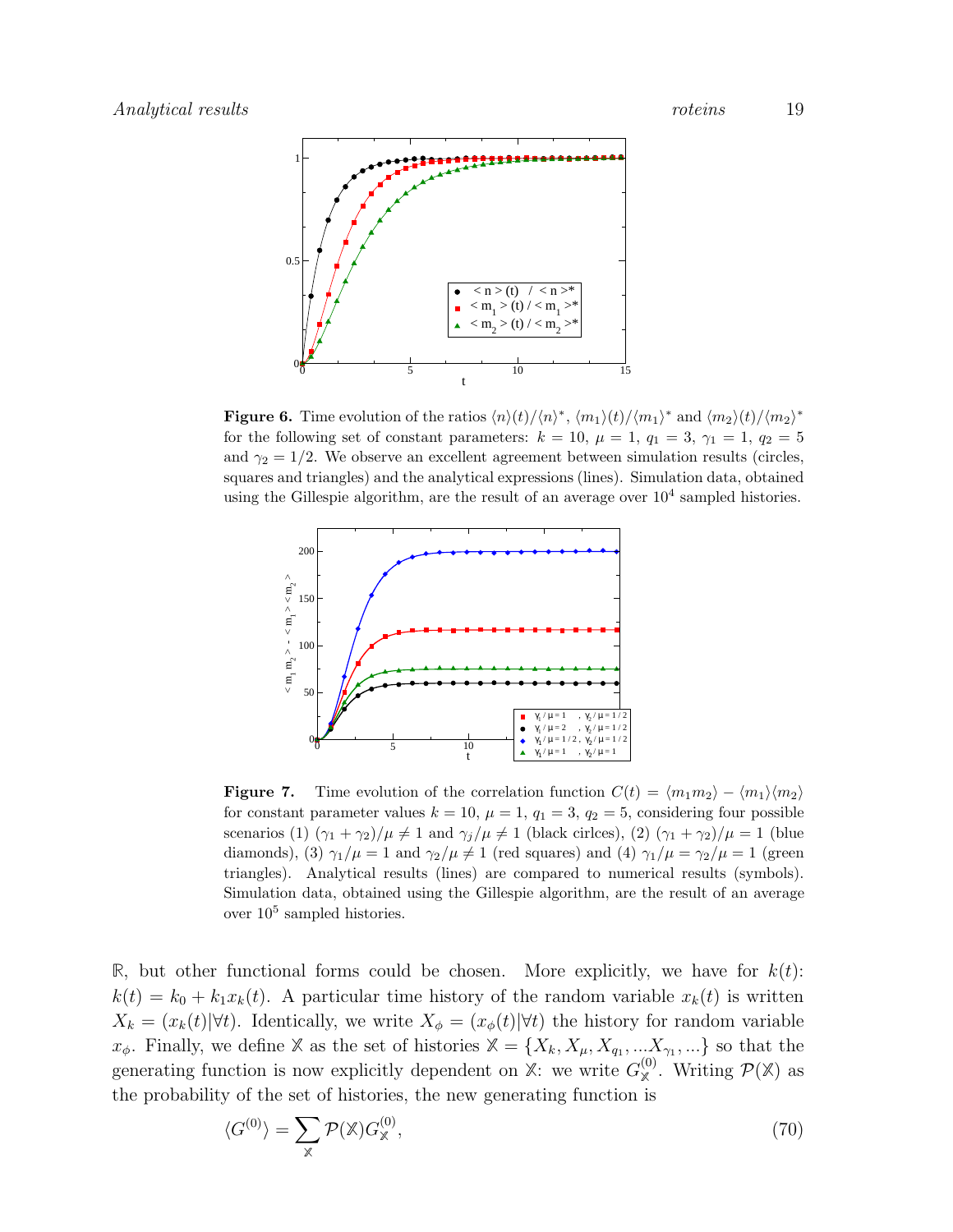*Analytical results for stochastic models with arbitrary partitioning of proteins* 20

where  $\sum_{\mathbb{X}}$  symbolically represents the sum over all possible histories of all parameters. The mean protein number is given by

$$
\langle \langle m_j \rangle \rangle = \sum_{\mathbb{X}} \mathcal{P}(\mathbb{X}) \langle m_j \rangle_{\mathbb{X}},\tag{71}
$$

with  $\langle m_j \rangle_{\mathbb{X}} = \partial_{z_j} G_{\mathbb{X}}^{(0)} |_{z_i=1}$ . To give a concrete example, we will restrict ourself to time dependent production rate  $k(t)$  while all other transition rates are constant. We show how our results bridge towards the three-stage model, allowing us to access the exact mean and correlation functions. In this situation  $\mathcal{K}_j(s, s', t) = k(s)q_j e^{\mu(s-s') + \gamma_j(s'-t)}$ . Choosing the appropriate function  $k(t)$  can give information on the behaviour induced by state fluctuation of the DNA operational site (Figure [\(8\)](#page-22-0)). We will write  $\langle m_j \rangle_{X_k}$  the mean protein numbers, for a particular history  $X_k$ . For  $\gamma_j \neq \mu$  and without restriction on  $k(t)$ , we show that

<span id="page-20-0"></span>
$$
\langle m_j \rangle_{X_k}(t) = \frac{q_j}{\gamma_j - \mu} k \star \left[ e^-_{\mu} - e^-_{\gamma_j} \right],\tag{72}
$$

with the convolution product

$$
(k \star e_a^{\pm})(t) = \int_0^t \mathrm{d}s \ k(s)e^{\pm a(t-s)}.\tag{73}
$$

For  $\gamma_j = \mu$  we write  $\gamma_j = \mu + \epsilon$  in [\(72\)](#page-20-0) together with the limit  $\epsilon \to 0$ .  $\ddagger$  The previous equation becomes  $\langle m_j \rangle_{X_k}(t) = q_j\left(-\frac{\partial}{\partial \mu}\right)(k \star e^-_{\mu})(t)$ . For all values of  $\gamma_j$  and  $\mu$ , the Laplace transform of the mean number of protein  $L[\langle m_j \rangle]$  simplifies to a single expression:

$$
L[\langle m_j \rangle_{X_k}](s) = \frac{q_j L[k](s)}{(s + \mu)(s + \gamma_j)},\tag{74}
$$

with  $L[k]$  as the Laplace transform of  $k(t)$ . Assuming the limit  $k(t \to \infty) = k^*$ exists, the final value theorem leads to  $\langle m_j \rangle^* = k^* q_j / (\gamma_j \mu)$ . With the three-stage model in mind, we set  $k_0 = 0$  and write  $k(t) = k_1x_k(t)$ , where the random variable  $x_k(t)$  takes value in  $\{0,1\}$ . It describes the possible states, active  $(x_k = 1)$  or inactive  $(x_k = 0)$ , of the promoter region. Governed by a simple two state dynamics (with transition rates  $W_{0\to 1} = \alpha$  and  $W_{1\to 0} = \beta$ ) the variable  $x_k(t)$  "oscillates" between those states (see illustration [\(8\)](#page-22-0)). This motivates in [\[59\]](#page-30-15) the choice of a sinusoidal function:  $k(t) = c_1 \sin(\omega t + \phi) + c_2$ . However, the time evolution of the variable  $x_k(t)$  is stochastic and, starting from initial condition  $\langle x_k \rangle(t = 0) = 0$ , it satisfies

$$
\frac{\langle x_k \rangle(t)}{\langle x_k \rangle^*} = \chi(t) = 1 - e^{-(\alpha + \beta)t},\tag{75}
$$

with stationnary state  $\langle x_k \rangle^* = \alpha/(\alpha + \beta)$ . It follows that the mean for the three stage model is given by  $\langle \langle m_j \rangle \rangle$  representing the average over the history of the variable  $x_k$ . For  $\gamma_j \neq \mu$  we have to evaluate

$$
\frac{\langle \langle m_j \rangle \rangle (t)}{\langle \langle m_j \rangle \rangle^*} = \frac{\mu \gamma_j}{\gamma_j - \mu} \chi \star \left[ e_{\mu}^- - e_{\gamma_j}^- \right] \tag{76}
$$

<span id="page-20-1"></span> $\ddagger$  Along the same line, when considering time dependent production rate  $q_i(t)$  while keeping all other parameters constant, we get an equation similar to [\(72\)](#page-20-0):  $\langle m_j \rangle_{X_{q_j}}(t) = (k/\mu) \left[ q_j - q_j e^-_{\mu} \right] \star e^-_{\gamma_j}$ .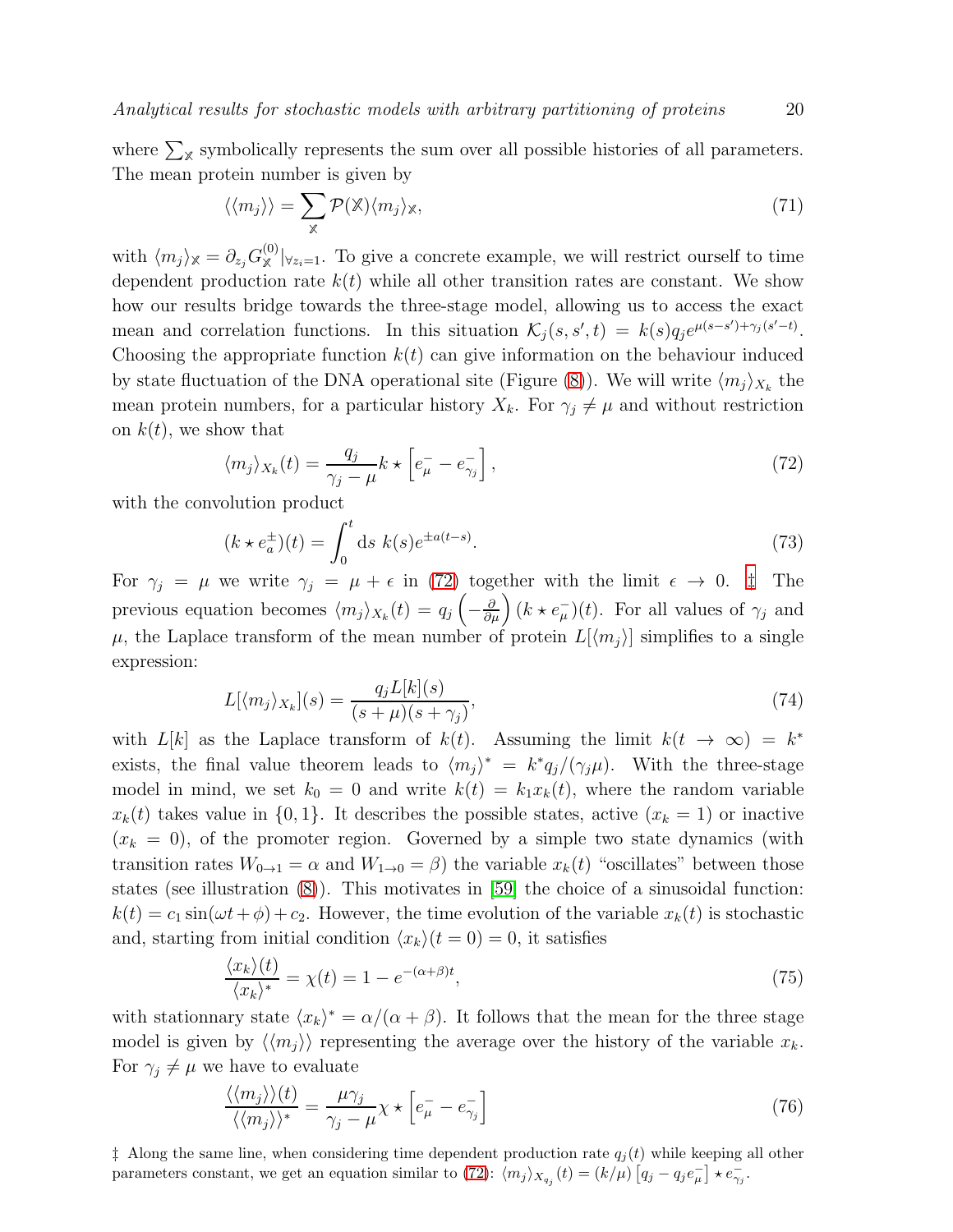*Analytical results for stochastic models with arbitrary partitioning of proteins* 21

with  $\langle \langle m_j \rangle \rangle^* = \langle x_k \rangle^* k_1 q_j / (\mu \gamma_j)$ . A simple calculation leads to the exact expression:

<span id="page-21-1"></span>
$$
\frac{\langle \langle m_j \rangle \rangle (t)}{\langle \langle m_j \rangle \rangle^*} = 1 + \frac{\mu}{\gamma_j - \mu} \frac{\alpha + \beta}{\alpha + \beta - \gamma_j} e^{-\gamma_j t} + \frac{\gamma_j}{\mu - \gamma_j} \frac{\alpha + \beta}{\alpha + \beta - \mu} e^{-\mu t} - \frac{\mu}{\alpha + \beta - \mu} \frac{\gamma_j}{\alpha + \beta - \gamma_j} e^{-(\alpha + \beta)t}, \tag{77}
$$

as long as  $\gamma_j \neq \mu$ ,  $\mu \neq \alpha + \beta$  and  $\gamma_j \neq \alpha + \beta$ . Once again, the Laplace transform gives one single expression valid in all parameter space:

$$
L\left[\frac{\langle\langle m_j\rangle\rangle}{\langle\langle m_j\rangle\rangle^*}\right](s) = \frac{1}{s} \frac{\alpha + \beta}{s + \alpha + \beta} \frac{\mu}{s + \mu} \frac{\gamma_j}{s + \gamma_j}.
$$
\n(78)

This result is not new and could have alternatively been obtained by writing  $d\langle\langle m_j\rangle\rangle/dt = q_j \langle\langle n \rangle\rangle - \gamma_j \langle\langle m_j \rangle\rangle$ , which solution is  $\langle\langle m_j \rangle\rangle = q \int_0^t ds \langle\langle n \rangle\rangle (s) e^{-\gamma_j (t-s)}$ and using the time evolution of mRNA level  $\langle \langle n \rangle \rangle$  (presented in [\[21\]](#page-29-3)). Figure [\(9\)](#page-23-0) shows agreement between analytical predictions and numerical simulations. If it is mathematically convenient to consider the time evolution starting from an "empty" initial state (all stochastic variable to zero), this situation does not seem to be biologically relevant. One could however, consider the similar scenario starting from the state  $x_k = 0$ , with initial numbers  $n, m_1, m_2$  of A macromolecules and proteins. Solving this new problem requires a different approach based on an variation of the PPA mapping, which is not considered in this paper.

Finally, let us discuss how to infer on correlation numbers between protein types. First, with the help of

$$
\langle m_j \rangle_{\Box}^{(2)}(t) = \frac{q_j}{\gamma_j} \left( e^{\gamma_j (s'-t)} - e^{\gamma_j (s-t)} \right),\tag{79}
$$

we can use equation [\(55\)](#page-16-0) to express the correlation function  $C_{i,j}|_{X_k} = \langle m_i m_j \rangle_{X_k}(t)$  $\langle m_i \rangle_{X_k}(t) \langle m_j \rangle_{X_k}(t)$ :

<span id="page-21-0"></span>
$$
\frac{C_{i,j|X_k}}{(q_i/\gamma_i)(q_j/\gamma_j)} = k \star \left[ \frac{\gamma_i + \gamma_j}{\gamma_i + \gamma_j - \mu} e^-_{\mu} - \frac{\gamma_i}{\gamma_i - \mu} e^-_{\gamma_j + \mu} - \frac{\gamma_j}{\gamma_j - \mu} e^-_{\gamma_i + \mu} + \frac{\gamma_i}{\gamma_i - \mu} \frac{\gamma_j}{\gamma_j - \mu} \frac{\gamma_i + \gamma_j - 2\mu}{\gamma_i + \gamma_j - \mu} e^-_{\gamma_i + \gamma_j} \right].
$$
\n(80)

One should note that the variance is given by  $C_{j,j|X_k}(t) + \langle m_j \rangle_{X_k}(t)$  and can be evaluated using equations [\(72\)](#page-20-0) and [\(80\)](#page-21-0). For singular cases  $\gamma_i = \mu$ ,  $\gamma_j = \mu$  or  $\gamma_i + \gamma_j = \mu$  a similar expression can be derived from the previous equation taking the limit appropriately. To continue further one has to proceed more carefully. In fact the correlations in the model presented in figure 6 are defined by  $\mathcal{C}_{i,j} = \langle \langle m_i m_j \rangle \rangle - \langle \langle m_i \rangle \rangle \langle \langle m_j \rangle \rangle$ , which can be expressed using  $\langle C_{i,j} \rangle$  (the average of  $C_{i,j|X_k}$  over the history  $X_k$ ):

$$
\mathcal{C}_{i,j} = \langle C_{i,j} \rangle + \langle \langle m_i \rangle \langle m_j \rangle \rangle - \langle \langle m_i \rangle \rangle \langle \langle m_j \rangle \rangle. \tag{81}
$$

One can notice that  $\langle C_{i,j} \rangle$  (just like  $\langle \langle m_i \rangle \rangle$  and  $\langle \langle m_j \rangle \rangle$ ) is a functional of the mean  $\langle x_k\rangle(t)$ , and can be evaluated easily. The challenge comes from the term  $\langle \langle m_i \rangle \langle m_j \rangle \rangle$  as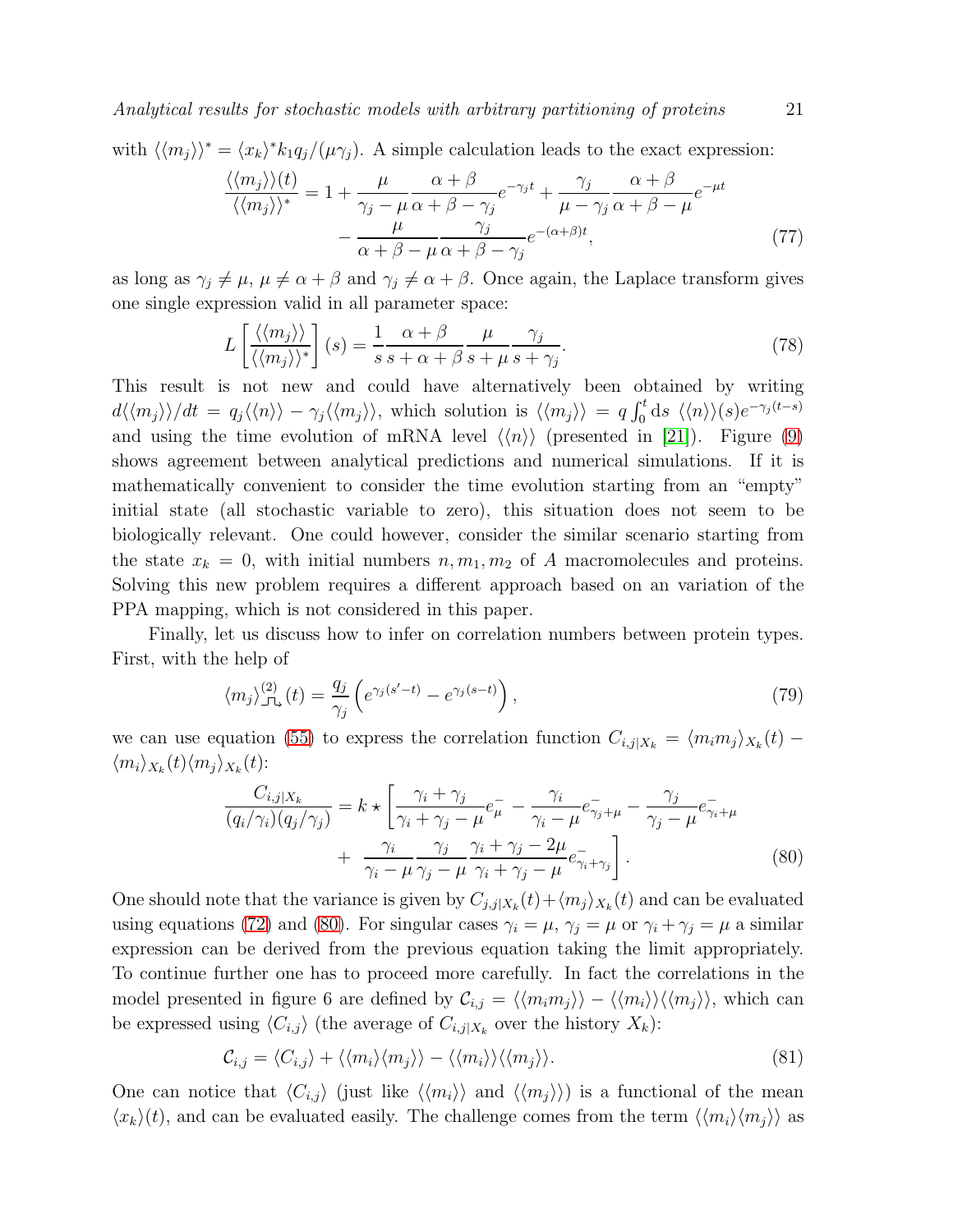

<span id="page-22-0"></span>Figure 8. The three-stage model of gene expression, with arbitrary partition of proteins.

it requires knowledge of correlators  $\langle x_k(s)x_k(s')\rangle$ :

$$
\langle \langle m_i \rangle \langle m_j \rangle \rangle = \frac{k_1^2 q_i q_j}{(\gamma_i - \mu)(\gamma_j - \mu)} \times \qquad (82)
$$
  

$$
\int_0^t \mathrm{d}s \int_0^t \mathrm{d}s' \langle x_k(s) x_k(s') \rangle (e^{-\mu(t-s)} - e^{-\gamma_i(t-s)}) (e^{-\mu(t-s')} - e^{-\gamma_j(t-s')}).
$$

In fact the  $x_k$ -correlation can be calculated exactly. For  $s < s'$ , it is given by

$$
\langle x_k(s)x_k(s')\rangle = \left(\frac{\alpha}{\alpha+\beta}\right)^2 \left(1 - e^{-(\alpha+\beta)s}\right) \left(1 + \frac{\beta}{\alpha}e^{-(\alpha+\beta)(s'-s)}\right). \tag{83}
$$

This last expression, together with the help of [\(80\)](#page-21-0) and [\(77\)](#page-21-1) allow for the evaluation of  $\mathcal{C}_{i,j}$ . To compare correlations  $\mathcal{C}_{i,j}$  for the three-stage model with  $C_{i,j}$  [\(61\)](#page-17-1) for the two-stage model, we impose the equality  $\alpha k_1 = (\alpha + \beta)k$  which assures, in both models, identical regulator, and proteins levels. It follows that  $\mathcal{C}_{i,j}^*/\mathcal{C}_{i,j}^* = 1 + R$ , where R has a cumbersome expression, dependent on all parameters but  $q_i$  and  $q_j$ . It vanishes for  $\beta = 0$  (as well as  $k = 0$ ) and satisfies  $R > 0$  for all other finite parameter values. Hence we conclude that, in the stationary state, for identical regulator and protein levels, correlations between protein numbers are higher in the model with promoterbased regulation:  $\mathcal{C}_{i,j}^* > C_{i,j}^*$ . Restraining ourself to homogeneous degradation rates  $(\gamma_i = \gamma_j = \gamma)$  the expression for R is more manageable :

$$
R = \frac{\beta}{\alpha + \beta} \frac{k_1(\alpha + \beta + \mu + \gamma)}{(\alpha + \beta + \mu)(\alpha + \beta + \gamma)}.
$$
\n(84)

Once again, we note that R and  $\mathcal{C}_{i,j}^*$  are invariant under the exchange  $\mu \leftrightarrow \gamma$ . Figure [\(9\)](#page-23-0) shows a comparison between the time evolution of protein number in the two and three stage model. Our data validate the equality  $\mathcal{C}_{i,j}^*/\mathcal{C}_{i,j}^* = 1 + R$  and seem to indicate that  $\mathcal{C}_{i,j}(t)/\mathcal{C}_{i,j}(t) \simeq 1 + R$  is an acceptable approximation, at least for the set of parameter selected.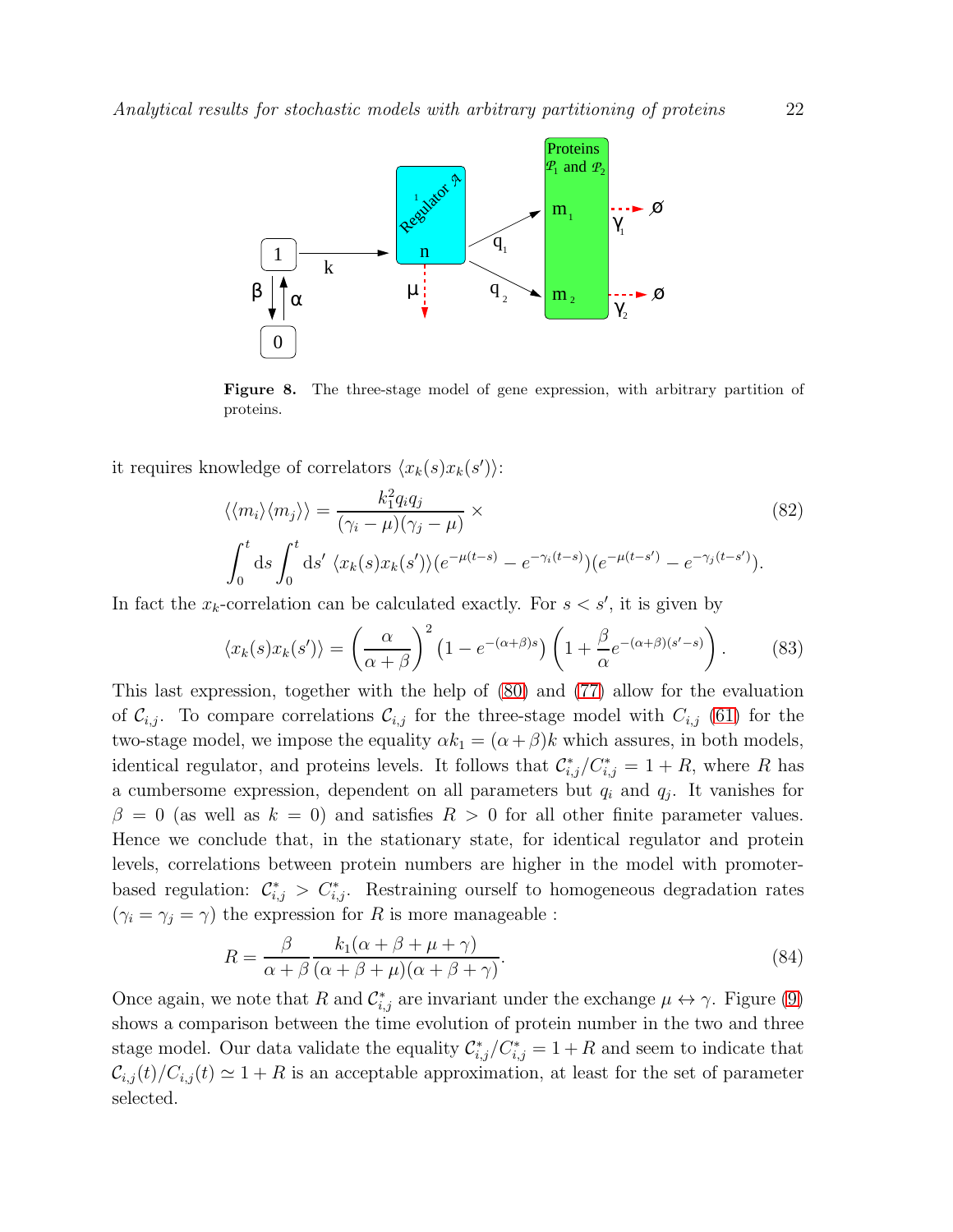

<span id="page-23-0"></span>**Figure 9.** Comparison of the time evolution of the mean numbers  $\langle m_1 \rangle(t)$ ,  $\langle m_2 \rangle(t)$ for the two stage model (in red - for parameter values  $k = 6.25$ ,  $\mu = 1$ ,  $q_1 = 3$ ,  $q_2 = 5$ ,  $\gamma_1 = \gamma_2 = 2$ ) and three state model (in black - for parameter values  $\alpha = 2.5, \beta = 1.5$ ,  $k_1 = 10, \mu = 1, q_1 = 3, q_2 = 5, \gamma_1 = \gamma_2 = 2)$ . Analytical results (lines) are compared to numerical results (symbols). In the insert, we compare correlations between protein numbers for the two stage model (in red) and three stage model (in black). For the same parameter values, we plot the time evolution of  $(1+R)C_{1,2}(t)$  (red) together with  $\mathcal{C}_{1,2}(t)$  (black).

#### 4. Conclusion

In this paper, we present a variation on the two-stage model including the arbitrary partition of protein and arbitrary time dependent parameters. The mechanism considered is similar to the one involved in alternative splicing [\[49\]](#page-30-8). Our aim was to develop an analytical approach leading to the time dependent generating function, based on the PPA-mapping, and which did not require knowledge of already known results. Constructed on a succession of transformations, our work simplifies the original problem to the analysis of two-states biological switches. As a consequence, a series of different reduced models emerges, with clear relations linking their respective generating functions. In particular we show how the kernel  $\mathcal{K}_j$  plays a important role in the final expression of the generating function. We show that the emerging hierarchy allows us to connect mean numbers and higher order moments between models. This leads to an explicit relation between correlation  $C_{i,j}$  in the original model and mean protein number in model-2. For constant parameter values, we derived the exact time dependent expression of correlation  $C_{i,j}$ . We note that particular cases such as  $\gamma_j = \mu$ ,  $\gamma_j = \mu/2$  or  $\gamma_1 + \gamma_2 = \mu$  have to be treated separately. However, in the stationary state this distinction vanishes as each function converges towards a common asymptotic expression. Considering constant parameters, for  $J = 1$  or for homogeneous degradation rates  $(\gamma_j = \gamma \ \forall j)$ , we show how our results reduce to the solution of two stage model.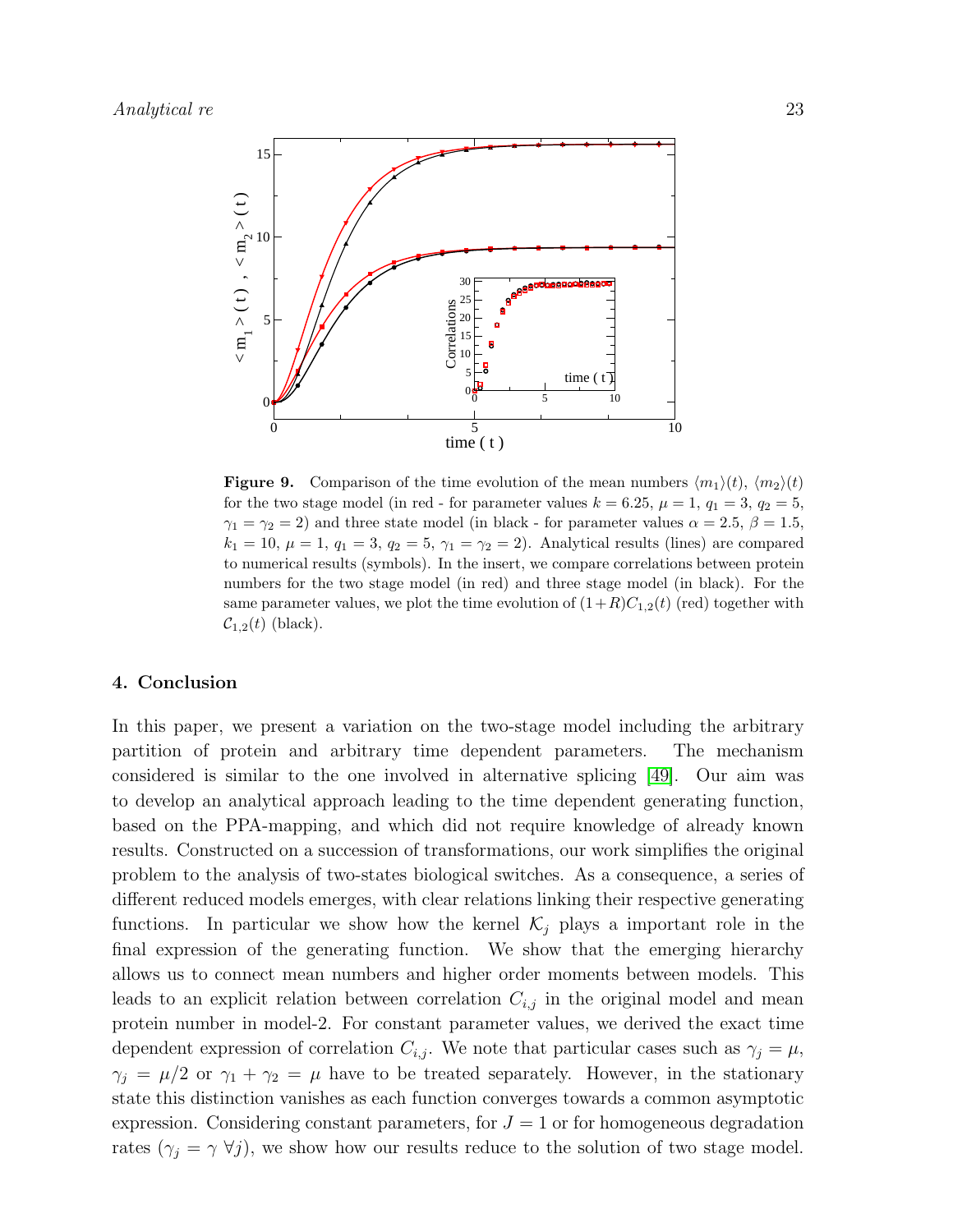Finally, we show how results for arbitrary time dependent transition rates can be used to study models presenting parameter fluctuations induced by hidden random variable. We give an explicit example by extending our results for the mean and correlation to the three state model. In particular we show that promoter based regulation leads to higher protein-protein correlations  $\mathcal{C}_{i,j}^* > \mathcal{C}_{i,j}^*$ . The method presented here is applicable in other scenarios (with zero and first order reactions) and may be use as a guide in the study of other biological systems. We hope this methodology will contribute to the development of new analytical avenues for future research.

#### Acknowledgements

The authors would like to thanks the AMRC in Coventry and the Stat. Phys. Group in Nancy for their support and constant efforts to protect curiosity driven research. In particular, T. Platini extends his acknowledgements to K. Aujogue, R. Low, S. Mukherjee, S. Vantieghem and R. Kulkarni.

#### 5. Appendix

#### *5.1. From model-0 to model-1: a detailed derivation*

In the following we aim to construct the original problem (model-0) starting with N independent models, all identical to model-1. The derivation is presented for constant parameter, but could easily be extended to time dependent parameter. We will start with the definition of  $\phi_{N;(\theta,a,b)}(t)$ : the probability of finding, in model-1, the biological switch in the state  $\theta$  together with a and b proteins of type  $\mathcal{P}_1$  and  $\mathcal{P}_2$  respectively. We continue by defining  $\Phi_N(n, m_1, m_2)$  as the probability of finding amongst N independent identical models (each labeled with subscript  $\nu$ ) the total numbers of active switches  $n = \sum_{\nu} \theta_{\nu}$  and proteins  $m_1 = \sum_{\nu} a_{\nu}$ ,  $m_2 = \sum_{\nu} b_{\nu}$ . Finally when, taking the limit  $N \to \infty$ , we will be able to show that  $\lim_{N \to \infty} \Phi_N(t)$  obeys the master equation [\(1\)](#page-5-1). In other words  $P_{n,m_1,m_2} = \lim_{N \to \infty} \Phi_{N;(n,m_1,m_2)}$ .

To start let us try to keep notation as compact as possible by defining the flip operator  $\hat{F}$  as the operator acting on the triplet  $(\theta, a, b)$  and such that  $\hat{F}(\theta, a, b) =$  $(1 - \theta, a, b)$ . In addition, we write  $\hat{A}^{\pm}$  and  $\hat{B}^{\pm}$  as the operators defined by

$$
\hat{A}^{\pm}(\theta, a, b) = (\theta, a \pm 1, b),\tag{85}
$$

$$
\hat{B}^{\pm}(\theta, a, b) = (\theta, a, b \pm 1). \tag{86}
$$

Let  $\phi_{N;(\theta,a,b)}(t)$  be the probability distribution associated to model-1. It obeys the following equation

$$
\frac{d\phi_{N;(\theta,a,b)}}{dt} = \left[\theta(k/N) + (1-\theta)\mu\right]\phi_{N;\hat{F}(\theta,a,b)}\n+ \theta q_1 \phi_{N;\hat{A}^-(\theta,a,b)} + \theta q_2 \phi_{N;\hat{B}^-(\theta,a,b)}\n+ (a+1)\gamma_1 \phi_{N;\hat{A}^+(\theta,a,b)} + (b+1)\gamma_2 \phi_{N;\hat{B}^+(\theta,a,b)}\n- \left[(1-\theta)(k/N) + \theta\mu + \theta q_1 + \theta q_2 + a\gamma_1 + b\gamma_2\right]\phi_{N;(\theta,a,b)}.
$$
\n(87)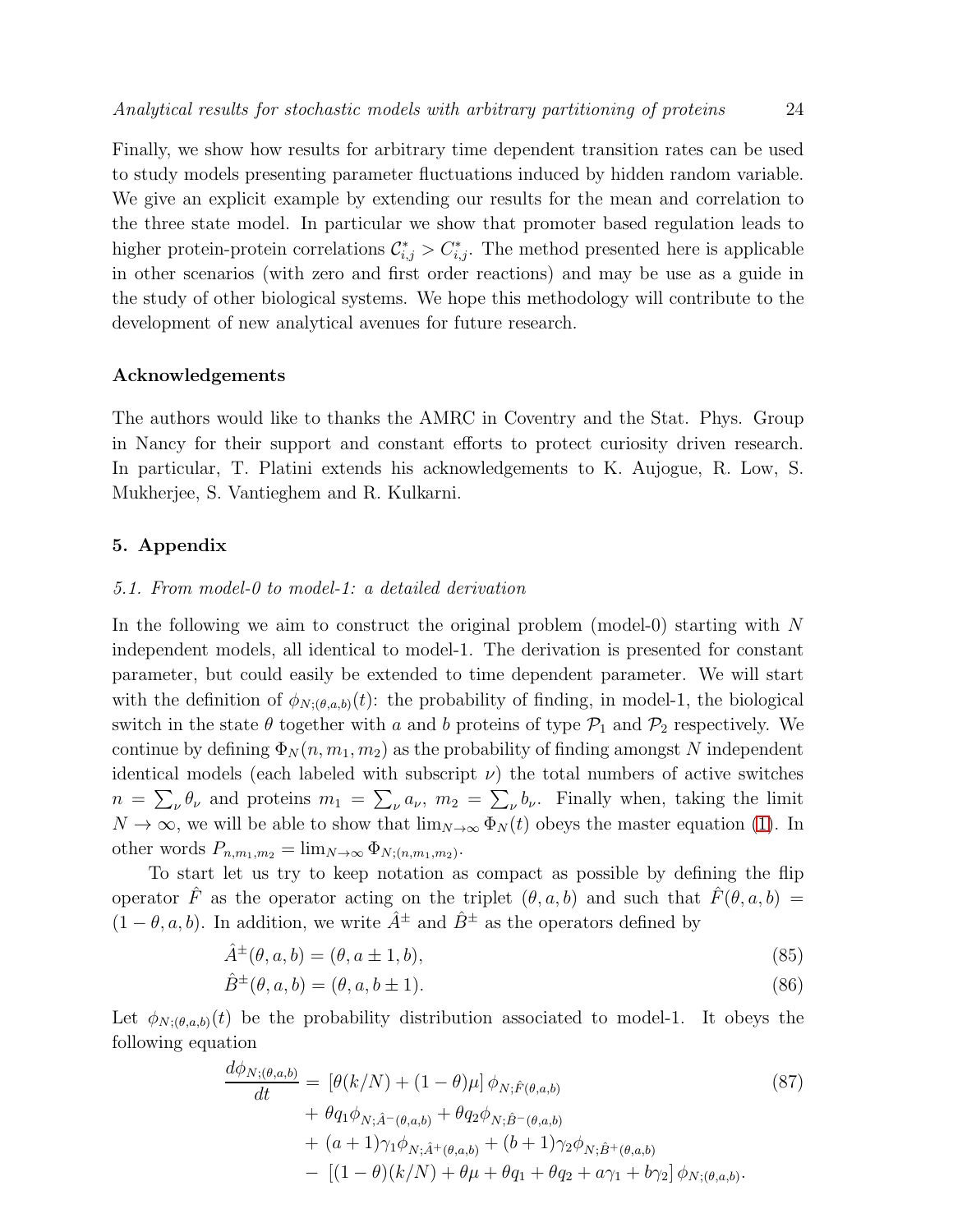Considering N independent but identical models, we define **S** as the set of triplets:  $\mathcal{S} = \{(\theta_{\nu}, a_{\nu}, b_{\nu}); \nu = 1, 2, \ldots, N\}.$  Note that  $\mathcal{S}$  gives a full description of the state of all N independent reduced models. In addition, we will write  $\theta_{\nu}(\mathbb{S})$ ,  $a_{\nu}(\mathbb{S})$  and  $b_{\nu}(\mathbb{S})$ the variable  $\theta$ , a and b in the  $\nu^{th}$  triplet of the set S. The definitions of the operator  $\hat{F}$ ,  $\hat{A}^{\pm}$  and  $\hat{B}^{\pm}$  are extended onto the set S. So that  $\hat{F}_{\nu}$ ,  $\hat{A}^{\pm}_{\nu}$  and  $\hat{B}^{\pm}_{\nu}$  act on the  $\nu^{th}$  triplet of the set **S**, leaving all others unchanged. We can now define the overall probability  $\phi_{N,S} = \prod_{\nu=1}^{N} \phi_{N,(\theta_{\nu},a_{\nu},b_{\nu})}$ , which evolution is governed by

$$
\frac{d}{dt}\phi_{N,S} = \sum_{i=1}^{N} \prod_{\nu \neq i} \phi_{N,(\theta_{\nu},a_{\nu},b_{\nu})} \frac{d}{dt}\phi_{N,(\theta_{i},a_{i},b_{i})}.
$$
\n(88)

With a little bit of effort, the latter equation leads to

$$
\frac{d}{dt}\phi_{N,S} = k/N \sum_{i} \left\{ \theta_{i}(S)\phi_{N,\hat{F}_{i}S} - [1 - \theta_{i}(S)]\phi_{N,S} \right\} \n+ \mu \sum_{i} \left\{ [1 - \theta_{i}(S)]\phi_{N,\hat{F}_{i}S} - \theta_{i}(S)\phi_{N,S} \right\} \n+ q_{1} \sum_{i} \theta_{i}(S) \left\{ \phi_{N,\hat{A}_{i}^{-}S} - \phi_{N,S} \right\} \n+ q_{2} \sum_{i} \theta_{i}(S) \left\{ \phi_{N,\hat{B}_{i}^{-}S} - \phi_{N,S} \right\} \n+ \gamma_{1} \sum_{i} \left\{ [a_{i}(S) + 1] \phi_{N,\hat{A}_{i}^{+}S} - a_{i}(S)\phi_{N,S} \right\} \n+ \gamma_{2} \sum_{i} \left\{ [b_{i}(S) + 1] \phi_{N,\hat{B}_{i}^{+}S} - b_{i}(S)\phi_{N,S} \right\}.
$$
\n
$$
(89)
$$

Moving forward, we define the probability distribution  $\Phi_N$  as

$$
\Phi_{N;(n,m_1,m_2)} = \sum_{\mathbb{S}} \phi_{N;\mathbb{S}} \Delta_n^{\{\theta_\nu\}} \Delta_{m_1}^{\{a_\nu\}} \Delta_{m_2}^{\{b_\nu\}},\tag{90}
$$

where the constraint  $\Delta$  is defined by

$$
\Delta_y^{\{x_\nu\}} = \delta\left(\sum_\nu x_\nu, y\right),\tag{91}
$$

where  $\delta$  is the Kronecker symbol. To keep notations as compact as possible we write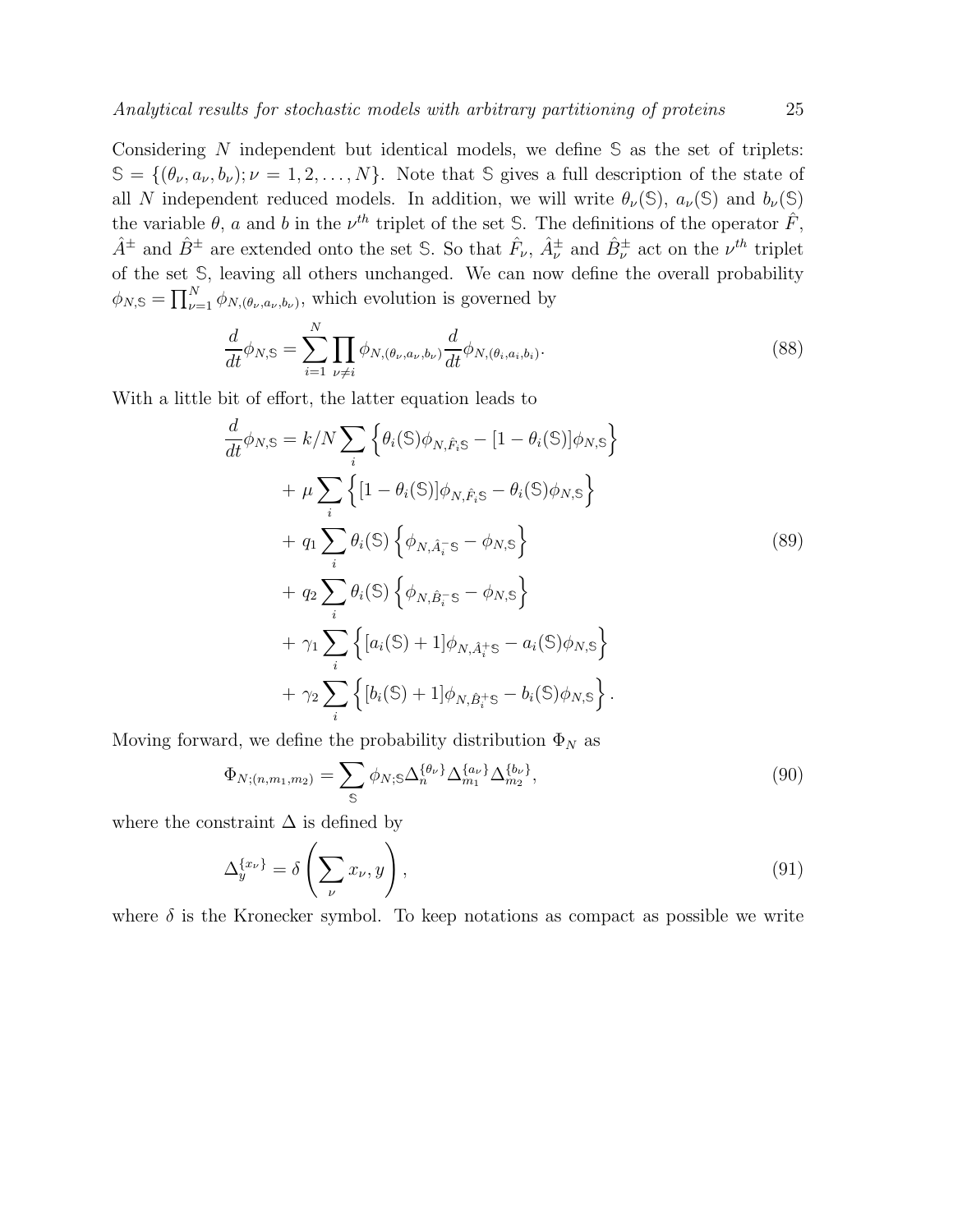$$
\Delta^{(3)} = \Delta_n^{\{\theta_{\nu}\}} \Delta_{m_1}^{\{a_{\nu}\}} \Delta_{m_2}^{\{b_{\nu}\}}.
$$
 The master equation for the distribution  $\Phi_N$  is  
\n
$$
\frac{d}{dt} \Phi_{N,(n,m_1,m_2)} = k/N \sum_{\mathbb{S}} \Delta^{(3)} \sum_{i} \left\{ \theta_i(\mathbb{S}) \phi_{N,\hat{F}_i\mathbb{S}} - [1 - \theta_i(\mathbb{S})] \phi_{N,\mathbb{S}} \right\} \qquad (92)
$$
\n
$$
+ \mu \sum_{\mathbb{S}} \Delta^{(3)} \sum_{i} \left\{ [1 - \theta_i(\mathbb{S})] \phi_{N,\hat{F}_i\mathbb{S}} - \theta_i(\mathbb{S}) \phi_{N,\mathbb{S}} \right\}
$$
\n
$$
+ q_1 \sum_{\mathbb{S}} \Delta^{(3)} \sum_{i} \left\{ \theta_i(\mathbb{S}) \phi_{N,\hat{A}_i^-\mathbb{S}} - \theta_i(\mathbb{S}) \phi_{N,\mathbb{S}} \right\}
$$
\n
$$
+ q_2 \sum_{\mathbb{S}} \Delta^{(3)} \sum_{i} \left\{ \theta_i(\mathbb{S}) \phi_{N,\hat{B}_i^-\mathbb{S}} - \theta_i(\mathbb{S}) \phi_{N,\mathbb{S}} \right\}
$$
\n
$$
+ \gamma_1 \sum_{\mathbb{S}} \Delta^{(3)} \sum_{i} \left\{ [a_i(\mathbb{S}) + 1] \phi_{N,\hat{A}_i^+\mathbb{S}} - a_i(\mathbb{S}) \phi_{N,\mathbb{S}} \right\}
$$
\n
$$
+ \gamma_2 \sum_{\mathbb{S}} \Delta^{(3)} \sum_{i} \left\{ [b_i(\mathbb{S}) + 1] \phi_{N,\hat{B}_i^+\mathbb{S}} - b_i(\mathbb{S}) \phi_{N,\mathbb{S}} \right\}.
$$
\n(92)

Every sum, for which  $\phi_{N;\mathbb{S}}$  appears explicitly can be easily evaluated. As an example we give here the second term of the first line in the previous equation. Using the constraint  $\Delta^{\{\theta_{\nu}\}}$ , which impose  $\sum_{\nu} \theta_{\nu} = n$ , we have

$$
\sum_{S} \Delta_n^{\{\theta_\nu\}} \Delta_{m_1}^{\{a_\nu\}} \Delta_{m_2}^{\{b_\nu\}} \sum_i [1 - \theta_i(S)] \phi_{N,S} = \sum_{S} \Delta_n^{\{\theta_\nu\}} \Delta_{m_1}^{\{a_\nu\}} \Delta_{m_2}^{\{b_\nu\}} [N - n] \phi_{N,S}
$$

$$
= (N - n) \Phi_{N,(n,m_1,m_2)}.
$$
(93)

When  $\phi_{N,S}$  does not appear explicitly we need to re-labeled the sum over S. As an example we present details to the calculation of the first term of the first line in which we have  $\phi_{N,\hat{F}_i\mathbb{S}}$ . Defining  $\tilde{\mathbb{S}} = \hat{F}_i\mathbb{S}$  we have  $\hat{F}_i\tilde{\mathbb{S}} = \mathbb{S}$  so that

$$
\theta_j(\mathbb{S}) = \theta_j(\hat{F}_i \tilde{\mathbb{S}}) = \begin{cases} \theta_\nu(\tilde{\mathbb{S}}), & \text{if } i \neq \nu \\ 1 - \theta_i(\tilde{\mathbb{S}}), & \text{if } i = \nu. \end{cases}
$$
(94)

In relabelling S to  $\tilde{S}$  the expression of  $\Delta^{\{\theta_{\nu}\}}$  has changed. To keep track of this change we will replace  $\Delta^{\{\theta_\nu\}} \to \tilde{\Delta}^{\{\hat{\theta}_\nu\}}$  where

$$
\Delta_n^{\{\theta_\nu\}} = \delta \left( \sum_{\nu} \theta_\nu(\mathbb{S}), n \right) = \delta \left( \sum_{\nu} \theta_\nu(\tilde{\mathbb{S}}) + 1 - 2\theta_i(\tilde{\mathbb{S}}), n \right) = \tilde{\Delta}_n^{\{\theta_\nu\}} \tag{95}
$$

It follows that

$$
\sum_{i=1}^{N} \sum_{\mathbb{S}} \Delta_n^{\{\theta_{\nu}\}} \Delta_{m_1}^{\{a_{\nu}\}} \Delta_{m_2}^{\{b_{\nu}\}} \theta_i(\mathbb{S}) \phi_{N, \hat{F}_i \mathbb{S}} = \sum_{i=1}^{N} \sum_{\tilde{\mathbb{S}}} \tilde{\Delta}_n^{\{\theta_{\nu}\}} \Delta_{m_1}^{\{a_{\nu}\}} \Delta_{m_2}^{\{b_{\nu}\}} [1 - \theta_i(\tilde{\mathbb{S}})] \phi_{N, \tilde{\mathbb{S}}}.
$$
\n(96)

Note that the only elements which will contribute are such that  $\theta_i(\tilde{S}) = 0$ , which allows us to write

$$
\tilde{\Delta}_n^{\{\theta_j\}} = \delta \left( \sum_{\nu} \theta_{\nu}(\tilde{\mathbb{S}}), (n-1) \right). \tag{97}
$$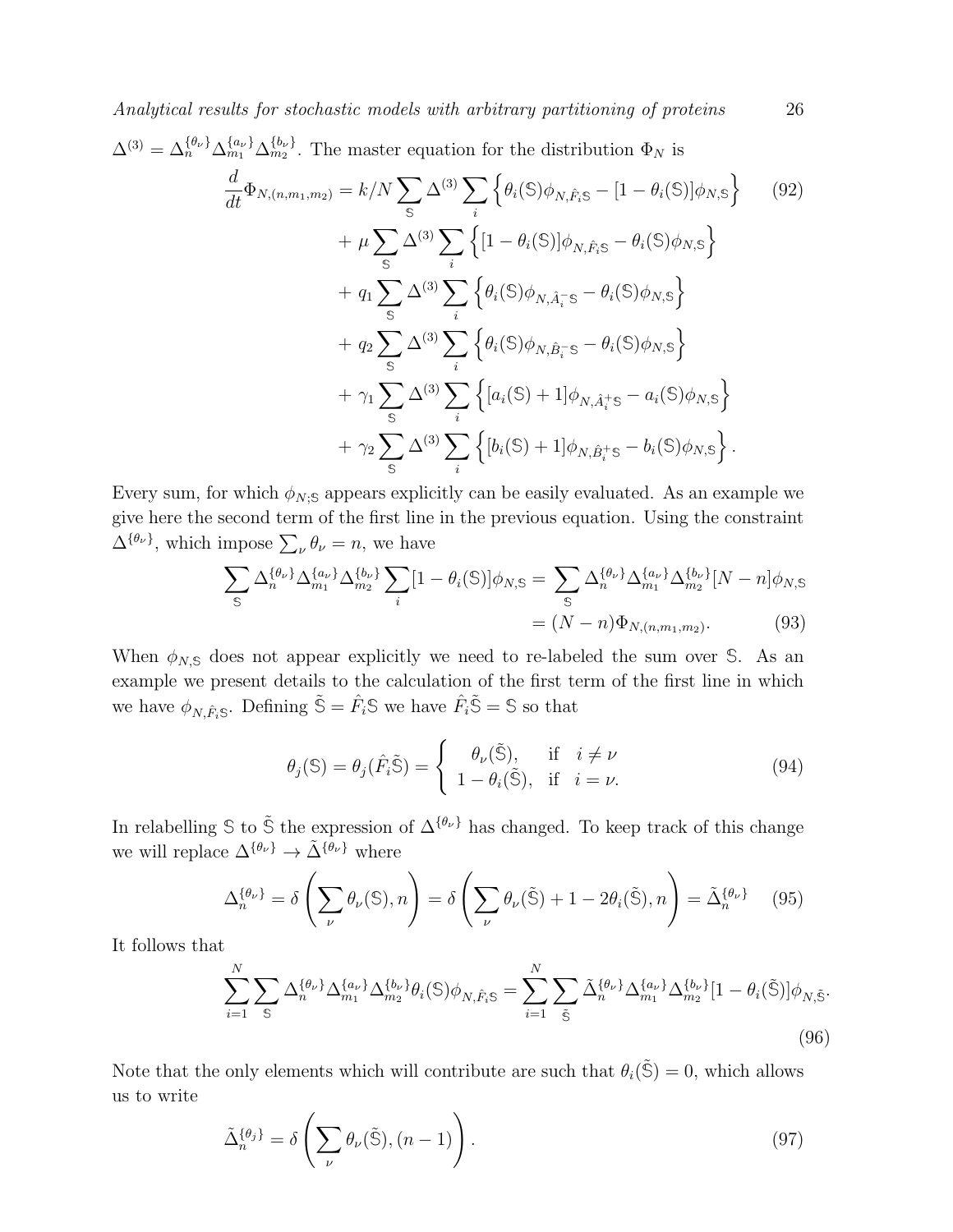Finally, we are able to express the first summation in term of  $\Phi_{N,(n,m_1,m_2)}$ :

$$
\sum_{i=1}^{N} \sum_{\mathbb{S}} \Delta_n^{\{\theta_{\nu}\}} \Delta_{m_1}^{\{a_{\nu}\}} \Delta_{m_2}^{\{b_{\nu}\}} \theta_i(\mathbb{S}) \phi_{N, \hat{F}_i \mathbb{S}} = [N - (n-1)] \phi_{N, (n-1, m_1, m_2)}.
$$
 (98)

Proceeding along the same line for every summation symbol we have

$$
\frac{d}{dt}\Phi_{N,(n,m_1,m_2)} = k \left[1 - \frac{(n-1)}{N}\right] \Phi_{N,(n-1,m_1,m_2)} - k \left[1 - \frac{n}{N}\right] \Phi_{N,(n,m_1,m_2)} \n+ \mu(n+1)\Phi_{N,(n+1,m_1,m_2)} - \mu n \Phi_{N,(n,m_1,m_2)} \n+ q_1 n \Phi_{N,(n,m_1-1,m_2)} - q_1 n \Phi_{N,(n,m_1,m_2)} \n+ q_1 n \Phi_{N,(n,m_1,m_2-1)} - q_2 n \Phi_{N,(n,m_1,m_2)} \n+ \gamma_1[m_1+1] \Phi_{N,(n,m_1+1,m_2)} - \gamma_1 m_1 \Phi_{N,(n,m_1,m_2)} \n+ \gamma_2[m_2+1] \Phi_{N,(n,m_1,m_2+1)} - \gamma_2 m_2 \Phi_{N,(n,m_1,m_2)}.
$$
\n(99)

Taking the limit  $N \to \infty$ , we see that the latter equation converges towards the master equation [\(1\)](#page-5-1). In other words  $P_{n,m_1,m_2} = \lim_{N \to \infty} \Phi_{N;(n,m_1,m_2)}$ , from which it naturally follow  $G^{(0)} = \lim_{N \to \infty} \left( G_N^{(1)} \right)$  $\binom{1}{N}$ <sup>N</sup>.

#### *5.2. Large time approximation*

The large time approximation, for one protein type only, is obtained by writting  $r = \mu/\gamma$ ,  $\delta = q(z-1)/\gamma$  and  $\epsilon = e^{-\gamma t}$  so that

$$
(z-1)A = \delta \frac{k}{\gamma} \int_{\epsilon}^{1} du \int_{u}^{1} dv \ \Omega(u,v), \tag{100}
$$

with

$$
\Omega(u,v) = \frac{u^{r-1}}{v^r} \exp\left[\delta(z)(v-u)\right].\tag{101}
$$

Using the Taylor expansion leads to

<span id="page-27-0"></span>
$$
(z-1)A = \delta \frac{k}{\gamma} \sum_{n=0}^{\infty} \sum_{m=0}^{\infty} \frac{(-1)^m \delta^{n+m}}{m!n!} \int_{\epsilon}^1 du \ u^{m+r-1} \int_u^1 dv \ v^{n-r}, \qquad (102)
$$

for which there is no particular problem unless in the last integral we have  $n - r = -1$ for some value of *n*. Avoiding this situation, by choosing  $r \notin \mathbb{N}$ , leads to

$$
(z-1)A = I_F + \delta \frac{k}{\gamma} \sum_{n=0}^{\infty} \sum_{m=0}^{\infty} \frac{(-1)^m \delta^{n+m}}{m!n!} \frac{1}{n-r+1}
$$

$$
\times \left[ \frac{1}{n+m+1} \epsilon^{n+m+1} - \frac{1}{m+r} \epsilon^{m+r} \right],
$$
(103)

with

$$
I_F = \delta \frac{k}{\gamma} \sum_{\kappa=0}^{\infty} \frac{\delta^{\kappa}}{\kappa+1} \sum_{m=0}^{\kappa} \frac{(-1)^m}{m!(\kappa-m)!} \frac{1}{(m+r)} = \delta \frac{k}{\gamma} \sum_{\kappa=0}^{\infty} \frac{\delta^{\kappa}}{\kappa+1} \frac{(r-1)!}{(r+\kappa)!}
$$
  
=  $\frac{k}{\mu} \int_0^{\delta} ds \, {}_1F_1[1, r+1, s].$  (104)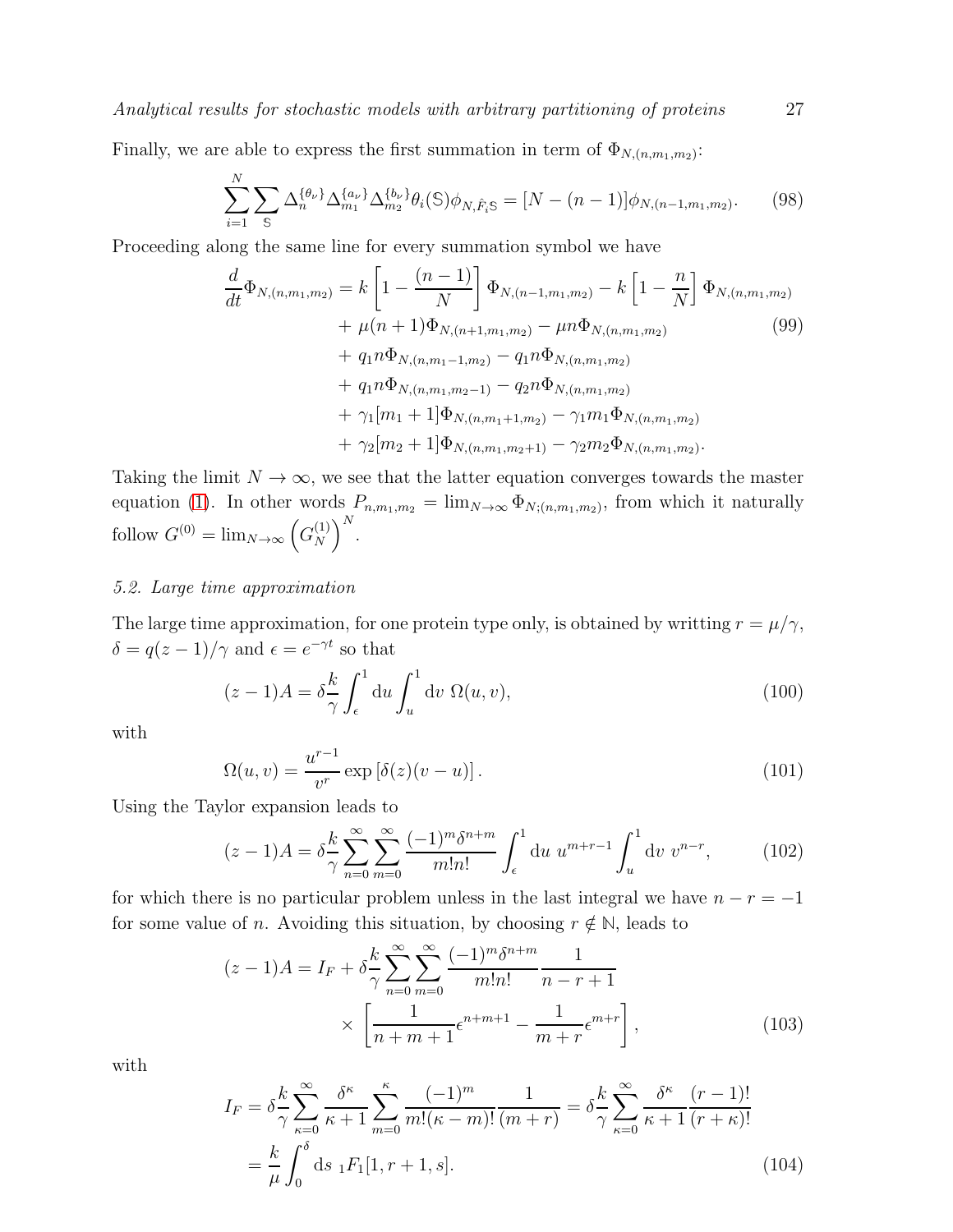Keeping the lowest order in  $\epsilon$  we get  $(z - 1)A \simeq I_F + h$  with

$$
h = \begin{cases} \n\delta \frac{k}{\gamma} \frac{\epsilon}{1-r} & r > 1 \\
-\delta \frac{k}{\gamma} \frac{\epsilon^r}{r} \sum_{n=0}^{\infty} \frac{\delta^n}{n!} \frac{1}{n-r+1} & r < 1.\n\end{cases} \tag{105}
$$

It follows that  $G^{(0)}(z,t) \simeq G^*(z)H(z,t)$ , with  $H = e^h$  as presented in equation [\(65\)](#page-18-1). Going back to equation [\(102\)](#page-27-0), we can work with  $r = 1$  ( $\mu = \gamma$ ). In this case, when keeping terms of order  $\epsilon$  and  $\epsilon \ln(\epsilon)$  we get :

$$
h = -\delta \frac{k}{\mu} e^{-\mu t} \left( \mu t + \sum_{n=1}^{\infty} \frac{\delta^n}{n \times n!} \right).
$$
 (106)

Under the following approximation we get  $\langle m \rangle(t)/\langle m \rangle^* \simeq 1 - \mu t e^{-\mu t}$  in agreement with the long time limit of equation [\(5\)](#page-6-3).

#### <span id="page-28-0"></span>6. Bibliography

- [1] Ko M S, Nakauchi H, and Takahashi N 1990 The dose dependence of glucocorticoid-inducible gene expression results from changes in the number of transcriptionally active templates EMBO J. 9 2835-2842
- <span id="page-28-2"></span><span id="page-28-1"></span>[2] Ko M S 1991 A stochastic model for gene induction J. Theor. Biol. 153 181-194
- <span id="page-28-3"></span>[3] Raj A and van Oudenaarden A 2008 Nature, nurture, or chance: Stochastic gene expression and its consequences Cell 135 216-226
- <span id="page-28-4"></span>[4] Larson D R, Singer R H, and Zenklusen D 2009 A single molecule view of gene expression Trends Cell Biol. 19 630
- <span id="page-28-5"></span>[5] Huang S 2009 Non-genetic heterogeneity of cells in development: more than just noise Development 136 3853-62
- <span id="page-28-6"></span>[6] Eldar A and Elowitz M B 2010 Functional roles for noise in genetic circuits Nature 467 167
- <span id="page-28-7"></span>[7] Lionnet T and Singer R H 2012 Transcription goes digital EMBO reports 13(4) 313-21
- <span id="page-28-8"></span>[8] Van Kampen N G 2007 Stochastic Processes in Physics and Chemistry, 3rd Edition North Holland.
- <span id="page-28-9"></span>[9] Lobner-Olesen A 1999 Distribution of minichromosomes in individual Escherichia coli cells: implications for replication control EMBO J. 18(6) 1712-21
- [10] Becskei A, Seraphin B and Serrano L 2001 Positive feedback in eukaryotic gene networks: cell differentiation by graded to binary response conversion  $EMBO$  J. 20(10) 2528-35
- <span id="page-28-11"></span><span id="page-28-10"></span>[11] Elowitz M B, Levine A J, Siggia E D and Swain P S 2002 Stochastic Gene Expression in a Single Cell Science 297 1183
- [12] Ozbudak E M, Thattai M, Kurtser I, Grossman A D and van Oudenaarden A 2002 Regulation of noise in the expression of a single gene Nature Genetics 31 69 - 73
- <span id="page-28-13"></span><span id="page-28-12"></span>[13] Blake W J, Kaern M, Cantor C R, Collins J J 2003 Noise in eukaryotic gene expression Nature 422 633-637
- <span id="page-28-14"></span>[14] Acar M, Becskei A and van Oudenaarden A 2005 Enhancement of cellular memory by reducing stochastic transitions Nature 435 228-232
- [15] Balazsi G, van Oudenaarden A and Collins J J 2011 Cellular decision making and biological noise: from microbes to mammals Cell  $144(6)$  910-25
- <span id="page-28-15"></span>[16] Nevozhay D, Adams R M, Murphy K F, Josic K and Balazsi G 2009 Negative autoregulation linearizes the dose-response and suppresses the heterogeneity of gene expression PNAS 106 (13) 5123-8
- <span id="page-28-16"></span>[17] Golding I, Paulsson J, Zawilski S M and Cox E C 2005 Real-time kinetics of gene activity in individual bacteria Cell 123 (6) 1025-1036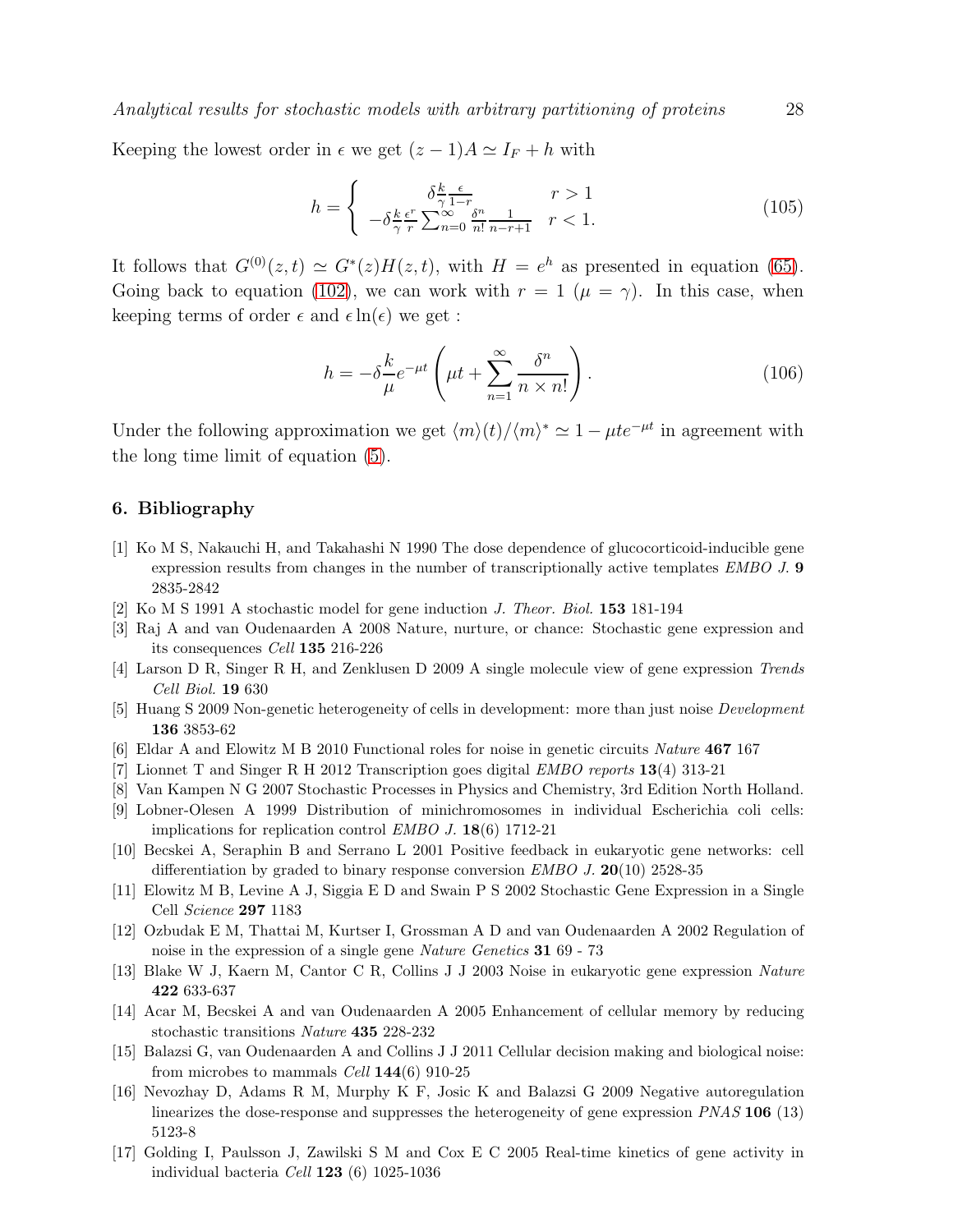- <span id="page-29-1"></span><span id="page-29-0"></span>[18] Raj A, Peskin C S, Tranchina D, Vargas D Y and Tyagi S 2006 Stochastic mRNA synthesis in mammalian cells PLoS Biol 4(10) e309
- [19] Taniguchi Y, Choi P J, Li G W, Chen H, Babu M, Hearn J, Emili A and Xie X S 2010 Quantifying E. coli proteome and transcriptome with single-molecule sensitivity in single cells Science 329 533
- <span id="page-29-2"></span>[20] Ferguson M, Le Coq D, Jules M, Aymerich S, Radulescu O, Declerck N and Royer CA 2012 Reconciling molecular regulatory mechanisms with noise patterns of bacterial metabolic promoters in induced and repressed states PNAS 109 155
- <span id="page-29-4"></span><span id="page-29-3"></span>[21] Peccoud J, and Ycart B 1995 Markovian modeling of gene-product synthesis Theoret. Popul. Biol. 48 222
- <span id="page-29-5"></span>[22] Hasty J, Pradines J, Dolnik M and Collins J J 2000 Noise-based switches and amplifiers for gene expression PNAS 97 (5) 2075-2080
- <span id="page-29-6"></span>[23] Paulsson J 2004 Summing up the noise in gene networks Nature (London) 427 415
- <span id="page-29-7"></span>[24] Karmakar R and Bose I, 2004 Graded and binary responses in stochastic gene expression Physical *Biology*  $1(4)$
- <span id="page-29-8"></span>[25] Hornos J E M, Schultz D, Innocentini G C, Wang J, Walczak A M, Onuchic J N and Wolynes P G 2005 Self-regulating gene: an exact solution Phys. Rev. E 72 051907
- <span id="page-29-9"></span>[26] Friedman N, Cai L and Xie X S 2006 Linking stochastic dynamics to population distribution: an analytical framework of gene expression Phys. Rev. Lett. 97 168302
- <span id="page-29-10"></span>[27] Okabe Y, Yagi Y and Sasai M 2007 Effects of the DNA state fluctuation on single-cell dynamics of self-regulating gene J. Chem. Phys. 127 105107
- <span id="page-29-11"></span>[28] Ramos A F, Innocentini G C and Hornos J E 2011 Exact time-dependent solutions for a selfregulating gene Phys. Rev. E 83 062902
- [29] Zhang J, Chen L and Zhou T 2012 Analytical distribution and tunability of noise in a model of promoter progress Biophysical Journal 102 (6) 1247-1257
- <span id="page-29-13"></span><span id="page-29-12"></span>[30] McAdams H and Arkin A 1997 Stochastic mechanisms in gene expression PNAS 94 814-819
- <span id="page-29-14"></span>[31] Coulon A, Gandrillon A, and Beslon G 2010 On the spontaneous stochastic dynamics of a single gene: complexity of the molecular interplay at the promoter BMC System Biology 4 2
- <span id="page-29-15"></span>[32] Kepler T B and Elston T C 2001 Stochasticity in transcriptional regulation: origins, consequences, and mathematical representations Biophys J. 81 (6) 3116-3136
- <span id="page-29-16"></span>[33] Paulsson J 2005 Models of Stochastic Gene Expression Phys. Life Rev. 2 157-175
- [34] Paszek P 2007 Modeling stochasticity in gene regulation: characterization in the terms of the underlying distribution function Bull Math Biol. 69 (5) 1567-601
- <span id="page-29-17"></span>[35] Shahezaei V and Swain P S 2008 Analytical distributions for stochastic gene expression PNAS 105 (45) 17256-17261
- <span id="page-29-19"></span><span id="page-29-18"></span>[36] Iyer-Biswas S, Hayot F and Jayaprakash C 2009 Stochasticity of gene products from transcriptional pulsing Phys. Rev. E 79 031911
- [37] Bokes P, King J R, Wood A T and Loose M 2012 Exact and approximate distributions of protein and mRNA levels in the low-copy regime of gene expression J. Math. Biol. 64 829-854
- <span id="page-29-20"></span>[38] Pedraza J M and Paulsson J 2008 Effects of molecular memory and bursting on fluctuations in gene expression Science 319 339
- <span id="page-29-21"></span>[39] Stinchcombe A R, Peskin C S and Tranchina D 2012 Population density approach for discrete mRNA distributions in generalized switching models for stochastic gene expression Phys. Rev. E 85 061919
- <span id="page-29-23"></span><span id="page-29-22"></span>[40] Thattai M and van Oudenaarden A 2001 Intrinsic noise in gene regulatory networks PNAS 98 (15) 8614-8619
- [41] Xu B L and Tao Y 2006 External noise and feedback regulation: steady-state statistics of autoregulatory genetic network J. Theor. Biol. 243 214
- <span id="page-29-24"></span>[42] Kumar N, Platini T and Kulkarni R V 2014 Exact distributions for stochastic gene expression models with bursting and feedback Phys. Rev. Lett. 113 268105
- <span id="page-29-25"></span>[43] Yu J, Xiao J, Ren X, Lao K and Xie X S 2006 Probing gene expression in live cells, one protein